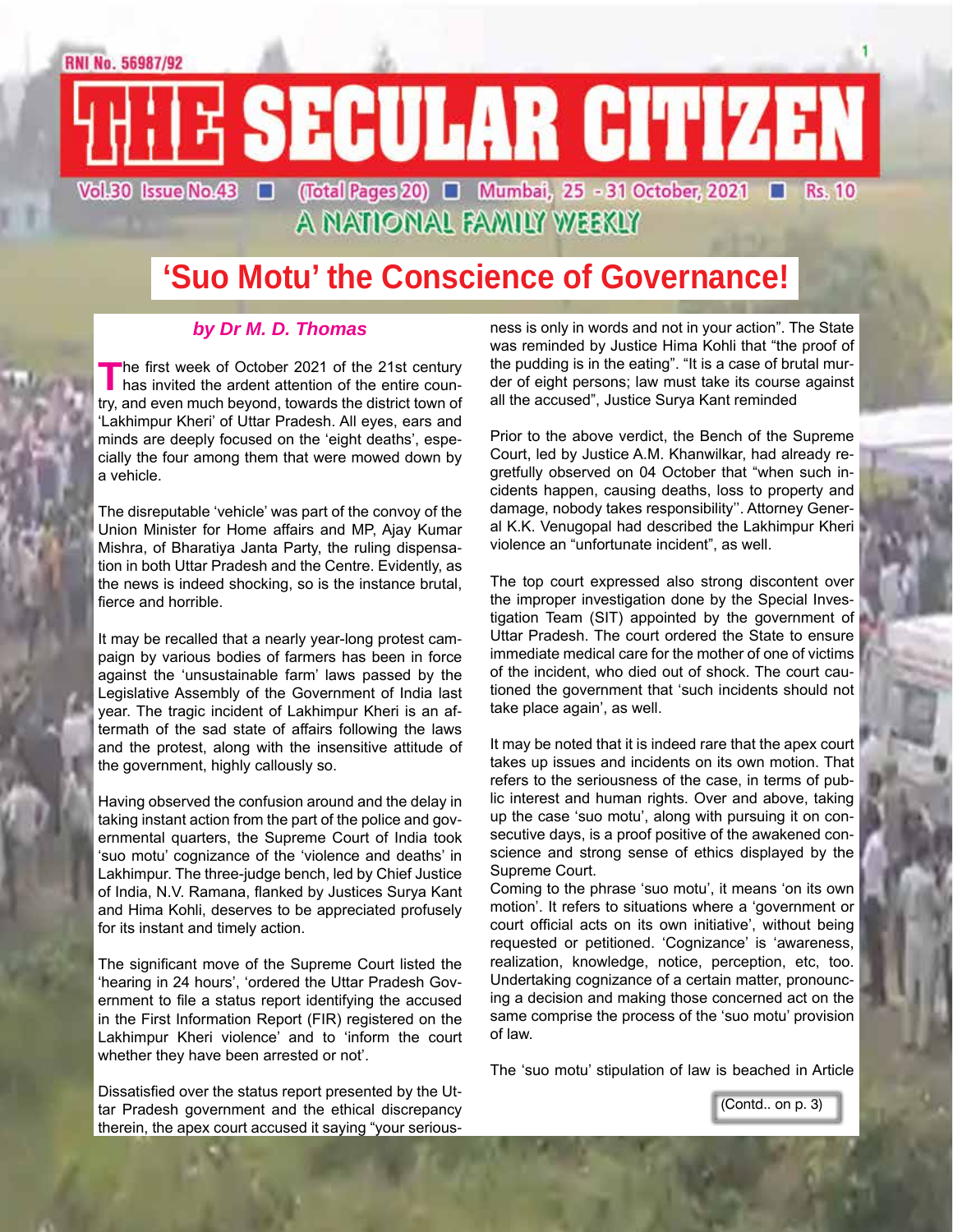# **Matter of survival**

When was the last time you have been starved of a meal due to lack of money? When was the last the you have had to wear the same old clothes for a function because you had no money to buy a new outfit? Have you ever had to drop out of school because your parents couldn't afford to pay your fees? The list of questions could go on. **The answer probably would be a No!**

Coming to the question of survival, well, foodfor the stomach, is one of those things that would sustain us in life. How long can one live without food? Well, we may never have had to face such a situation because we are in a position to provide food for ourselves and for our family. However, do we give a thought to those

thousands of people who are unable to get even one square meal a day? Do we understand what it means to suffer the pangs of hunger? We must have seen children rummaging through dustbins on the street to find some food? We must have seen people begging for food?

*Melville X. D'Souza - Orlem, Malad West*

We must have also come across several videos circulating on the social media, of people struggling for food. One such video shows a man who

### **Now get your digital copy of WHE SECULAR CITIZEN through WhatsApp / Email** Subscribers in India and worl-

dover can now get their Digital copy of The Secular Citizen by WhatsApp / email every week. Annual Subscription : Rs. 600 *Contact :* **+91 - 9820485389 or secular@sezariworld.com**

comes to a restaurant, sees how customers waste they food, sometimes half the plate is just left away. What does this man do? He collects the leftover food in packets or bowls and goes out into the street. He would do this everyday. **The manager and the staff find it quite strange and one day they decide to follow him. And what do they see? The man distributing the food to the people on the street.** I came across this quote which says, **"Trash bins are full but stomachs are empty."**This good man understood this very clearly and prevented the food from going into the Trash bins.

Well what is your response to this situation? What are we doing about it? Is your heart moved with compas-

> sion and pity at such a sight? Do we think we can do something about this situation? Perhaps we will throw a few coins at them. Well, there was this man, Vincent de Paul in France who was moved with pity and compassion. He decided to dedicate himself to the service the poor. We

have the SVP cell in our parishes doing the work of St. Vincent de Paul, identifying poor families, helping them with rations, education, etc. **They promote community self-sufficiency, enabling people to help themselves. And that is perhaps the right way to help the underprivileged class is society, rather than offering food at random.**

We are in pandemic times and almost all of us are facing difficult times struggling to support the family. There has been loss of employment and savings are depleting. **In the midst of our own limitations, we are called to share the little that we have and to help and support one another. Are we willing to do that? It is said, where there's a will, there's a way. Perhaps there is a Highway!**

### **Goa tourism at its lowest moral ebb**

A recent report by an NGO has revealed that Goa has recorded the highest number of cases of sex trafficking in the country. Accordingly, Calangute has become a sex hub, due to the demand from tourists who frequent the beach. Alcohol, drugs, gambling , sex trafficking , rape, and murder are some of the vices and crimes that have unfortunately destroyed the moral life and culture of the people of Goa and this once beautiful and peaceful land and Paradise.The rot set in with entry of the Hippies in the early '60s, who ushered in the culture of drugs and easy money. Ever since ,with the easy availability of drugs , alcohol and women, our beaches have been turned into dens and hotbeds of prostitution, where women are peddled by pimps, and tourists taken to safe havens where they can pick the woman of their choice. However, the bitter irony of it all is that while all these crimes are thriving and easily glossed over by the concerned authorities, our local Goans are prohibited from entering the casinos for fear that they will imbibe the evils of gambling and ruin their lives and of their families. Makes little sense, to say the least.

> *A. F. Nazareth Alto Porvorim. Goa.*

## Subscriptions for **RENEW SECULAR CITIZEN**<br>Renewal as well as New, can be

sent through Bank Fund Transfer to any one of the following banks:

Bank: HDFC Bank Branch : CST - Mumbai VT Account Name: The Secular Citizen Current Account No. 03552000006744 ISFC code: HDFC0000355 or Bank: Citizen Credit Co-op Bank Ltd., Branch : Colaba, Mumbai

Account Name: The Secular Citizen CurentAccountNo. 2090031000000489 ISFC code: CCBL0209003

Please inform us through email: secular@sezariworld.com or through phone: 9820485389 after transferring the same.

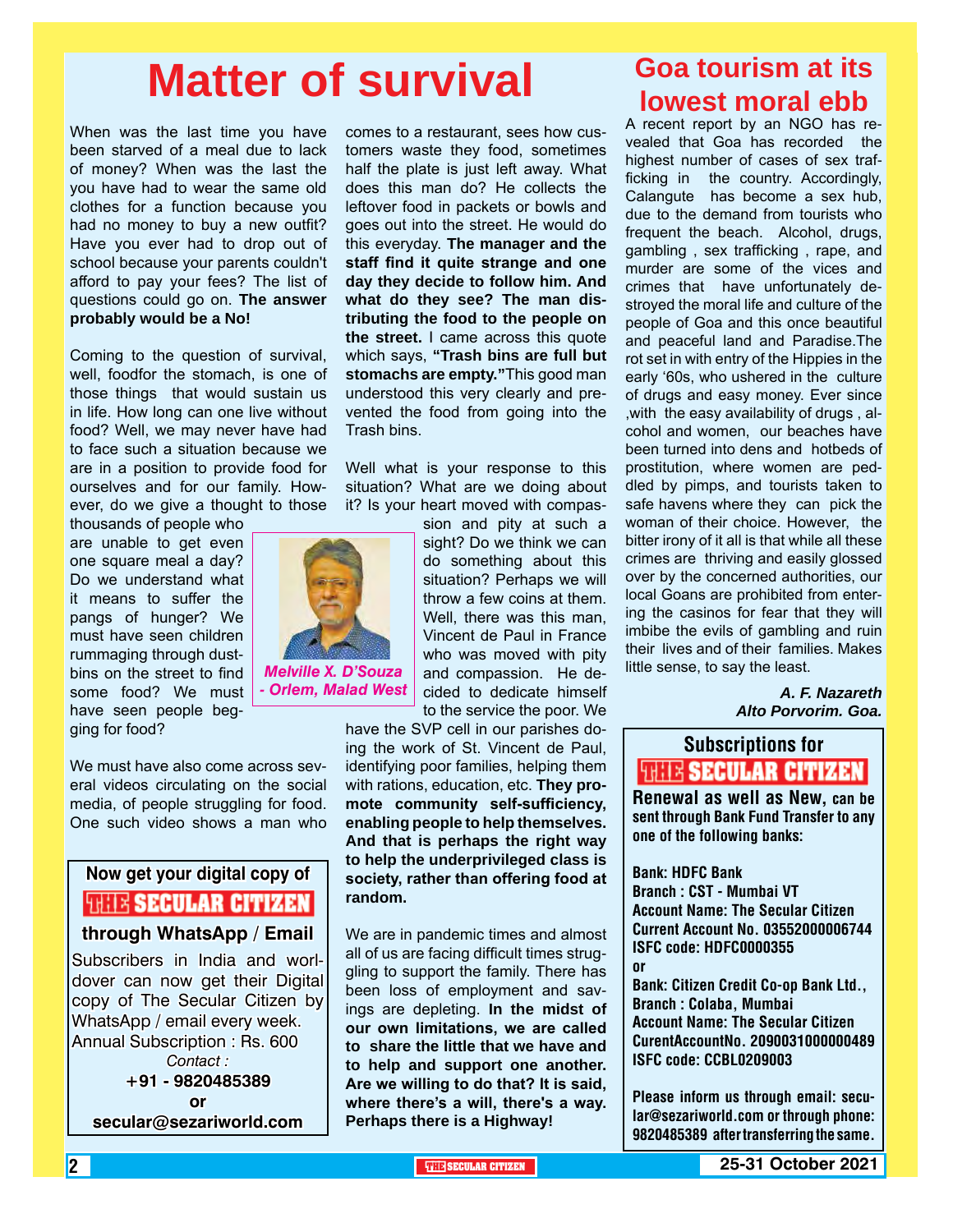| <b>THILE SECULAR CITIZEN</b>                                                                                                                                                                                          |                                                                                | <i><b>Advertisement. Tariff</b></i><br>Over all size 21.5 cms x 27cms • Print area 18 cms x 25.5 cms                                                                            |                                                               |
|-----------------------------------------------------------------------------------------------------------------------------------------------------------------------------------------------------------------------|--------------------------------------------------------------------------------|---------------------------------------------------------------------------------------------------------------------------------------------------------------------------------|---------------------------------------------------------------|
| A NATIONAL FAMILY WEEKLY                                                                                                                                                                                              |                                                                                | Full pg. back Colour (19 cms x 24 cms)<br>Center spread colour(39 cms x 23.5 cms                                                                                                | 18.000<br>Rs.<br>18.000<br>Rs.                                |
| Vol.30 Issue No.43 October 25-31, 2021 Rs.10/-                                                                                                                                                                        |                                                                                | Full pg. inside Cover colour(18 cms x 24 cms)                                                                                                                                   | 12,000<br>Rs.                                                 |
| 99, Perin Nariman Street, Fort, Mumbai - 400 001.<br>Mobile: +91 9820485389 / 9820473103<br>E-mail: secular@sezariworld.com / seculardivo@gmail.com<br>Website: www.sezariworld.com<br><b>Editor: LAWRENCE COELHO</b> |                                                                                | Full pg. inner colour (18 cms x 24 cms)<br>Half pg. Colour (18 cms x 12 cms)<br>Full page B/W (18 cms x 24 cms)<br>Half page B/W (18 cms x 12 cms)<br><b>Small Size Ads B/W</b> | 10,000<br>Rs.<br>6,000<br>Rs.<br>7,000<br>Rs.<br>5,000<br>Rs, |
| <b>Subscriptions Rate:</b><br>One year (anywhere in India) Rs. 500<br>Two years (anywhere in India) Rs.1000<br>Five years (anywhere in India) Rs. 2000                                                                | <b>E-paper Edition</b><br>sent anywhere in the<br>world (by email)<br>One year | 12 x 12cms Rs. 2400 • 6 x 24cms Rs. 2400<br>18 x 6cms Rs. 1800 • 6 x 12cms Rs. 1200<br>6 x 6cms Rs. 700<br><b>Matrimonial Classifieds:</b>                                      |                                                               |
| One year (outside India) Rs. 3500                                                                                                                                                                                     | Rs. 600 or US \$15                                                             | • Rs. 500 per insertion (for 35 words) (includes box no.)<br>• Rs. 3000 for 12 insertions. (1 year The Secular Citizen FREE)                                                    |                                                               |
| Digital copy of <mark>開聞 SECULAR CITIZEN</mark> now available through WhatsApp / Email for subscribers                                                                                                                |                                                                                |                                                                                                                                                                                 |                                                               |

**worldover.** Send in your request to : **+91 - 9820485389 or secular@sezariworld.com** Our bank account details for Fund Transfer : Account Name: The Secular Citizen, Current Account No. 03552000006744,

Bank: HDFC Bank, Branch : CST - Mumbai VT, ISFC code: HDFC0000355 Supreme Court, under the leadership

> of the Chief Justice N. V. Ramana, has been making significant strides in measuring out justice to the citizens of India, through different verdicts, along with putting the house/s in order with the pending appointments. The current 'suo motu' initiative has to be understood along the lines of the deep sense

(Contd.. from p. 1)

131 of the Constitution of India. The provision implies that when a court feels that a matter requires serious and immediate legal intervention and the Executive designated thus is bound to comply with the order. In the above case, the Uttar Pradesh government is shouldered with the execution of the order with immediate effect.

As it is too obvious, the normal procedure of the court is that it pronounces a verdict on a case after having scrutinized it when presented in the court through a petition. Considering the large number of cases coming into the courts, it is next to impossible for the court or courts to undertake 'suo

motu' cases on its own initiative. It is quite reasonable and understandable.

The fact that the Supreme Court, on its own motion, took up the case, although in consideration of the gravity of the case, gives enormous credit to it. It is a testimony to the highly awakened status of the 'conscience' of the judges of the court concerned. It is an indication of the deep sense of commitment to the Constitutional ethos the Supreme Court abides by.

It does not require a mention that the



of responsibility put on show by him and his team towards the 'wellbeing of the citizens', and in meting out law and

justice to one and all.

Without doubt, the 'suo motu' initiative is oriented to 'governance' and 'good governance' on behalf of the Judiciary. More often than not, governance is understood to be the sole business of the Executive. It is not so. While the ruling dispensa-

tion is entrusted with the principal share of governing, the Judiciary as well as the Legislature comprised of all parties, have its respective role to play in it, too. The ultimate responsibility of the Judiciary in striking a balance in the system of governance is beyond dispute, as well.

The current times of our country are characterized by a high dose of party politics and partisan behaviour, along with communal hostility in the areas of politics, religion, caste, ideology, and the like. The notorious triangular blend

of 'power, money and belief' seems to take our country to a major social and national catastrophe. The ruling dispensation many a time becoming an accomplice with the criminal elements, along with ignoring the citizens or failing to safeguard their rights and welfare is a frequent instance.

Given the prickly pickle the country is plunged into, the 'suo motu' initiative of the Supreme Court is vital, in view of delivering justice to the victims and of maintaining justice and good sense in the country, well, in line with the Constitutional provisions of India. The Supreme Court of India deserves to be complimented in lofty words for its 'suo motu' cognizance in the Lakhimpur Kheri case. The 'supreme model' of the Supreme Court, 'court with a conscience for good governance', I am sure, will contribute immensely to maintaining the country on its track towards a brighter future, as well.

------------

The author is Director of Institute of Harmony and Peace Studies, New Delhi, and has been committed to cross-cultural perspectives, interfaith relations, social ethics, constitutional values, national integration and social harmony, for the past over 40 years. He pursues the above mission through lectures, articles, video messages, conferences, social interactions, views at TV channels, and the like. He could be contacted at 'mdthomas53@ gmail.com'.

**25-31 October 2021 THE SECULAR CITIZEN** 3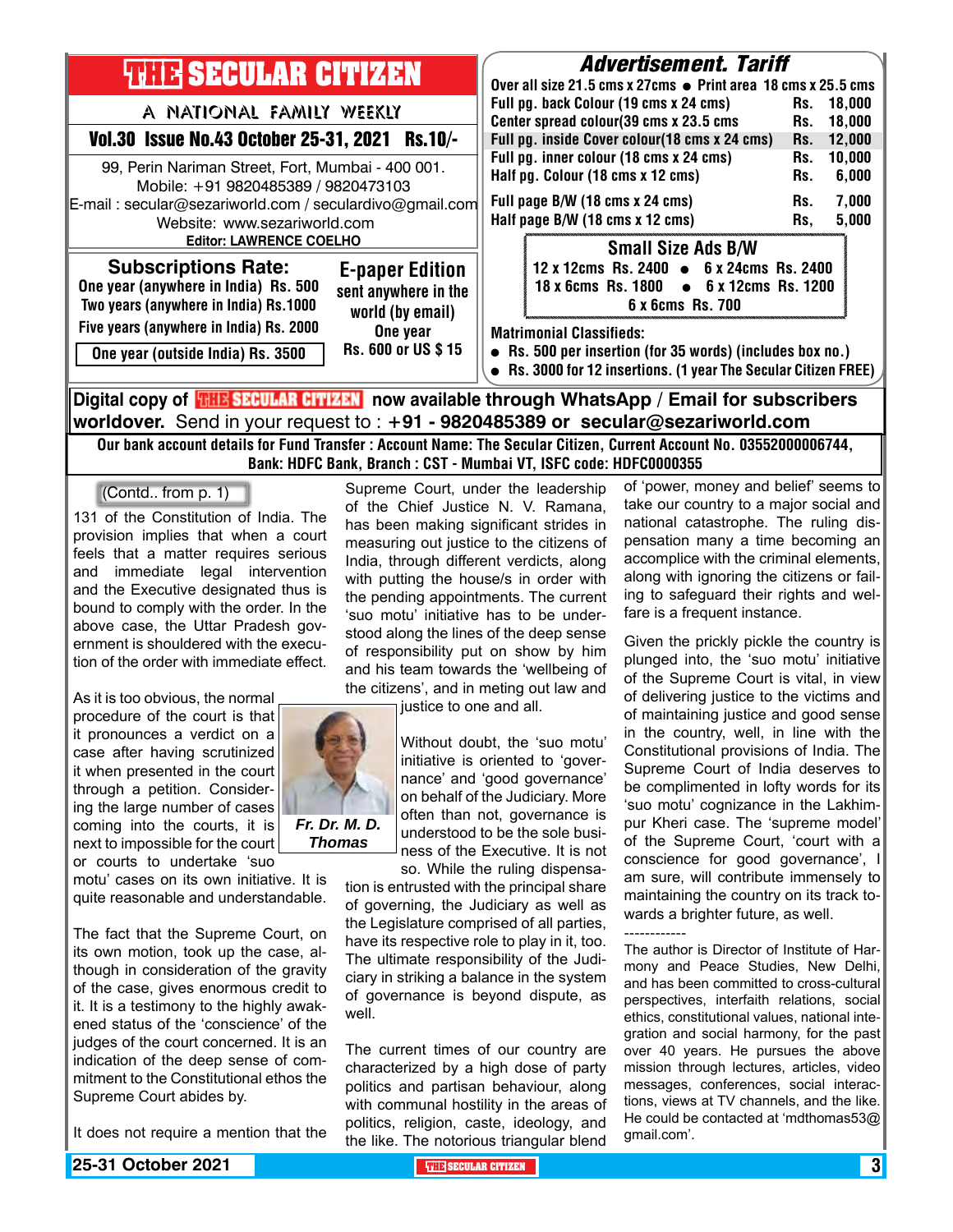# **World Mental Health Day!**

#### *by Dr. Trevor Colaso, Bandra*

**Mental Health and Wellbeing**<br>
is (Goal -3) of the 17 Sus-<br>
(SDGs) of the 2030 Agenda adopted is (Goal -3) of the 17 Sustainable Development Goals by all the United Member States in 2015 – To reduce by one-third the premature mortality from non-communicable diseases like mental morbidity, through prevention, treatment and promotion of its total fitness, physically, mentally, and even spiritual! It was first observed on 10 October 1992.

#### **Theme of World Mental Health Day 2021!**

The World Health Organization (WHO) marks this Day with the overall objective to raise awareness about mental health issues, and to mobilize efforts in support of it. With this in view, the Day is marked with a particular theme! This year 2021, the theme is, "Mental Health in an Unequal World"! It focuses on reducing the gap between the 'haves' and the 'have-nots', which is growing wider every day.

 It aims to highlight that mental health services remain unequal, with 75% to 90% of people, especially in the low-middle income countries, unable to access proper mental health care. Besides, their families and caregivers continue to experience stigma and discrimination!

#### **Depression!**

Depression is the commonest mental health disorder and the leading cause of disability; while suicide is the second leading cause of death among 15- 29 year-olds, as per WHO.

Depression is a state of 'low-mood' and aversion to any form of activity, leading to mental and behavioral complexities. People experiencing depression usually have a feeling of dejection, hopelessness and suicidal thoughts. It could be mild, moderate, or severe, and either of short, medium or long-term duration.

The UK National Institute of Health and Care (NICE) 2009 guidelines indicate that 'antidepressants' should not be used for the initial treatment of mild depression, because the riskbenefit ratio is poor! Physical activity in any form could have a crucial protective effect against the emergence of depression. Occupation decreases the depressive symptoms of 'stress' through the release of neurotrophic proteins in the brain. Also, 'yoga' is a good ancillary remedy with similar mechanisms!

#### **Mental Health in India!**

WHO estimates that illnesses due to mental health affects nearly 300 million people worldwide, the majority of them women, young people and the elderly! As per WHO, the average age of depression in India is about 32 years.

Depression is multi-factorial. A family history increases its risks. Besides, psychological stresses like major life events, early marriage, sudden death in family, divorce, loss of job, serious illness, and social isolation are the major precipitating factors!

The burden of mental health problems in India is estimated to be 2,443 DALYs – Disability-Adjusted-Life-Years per 100,000 of population. Two different mega-analysis in 1998 and 2000 reported a psychiatric morbidity of 58 and 73 per 1000 general population.

India also conceded that a total of 296,438 farmers had committed suicide between 1995 and 2015. Besides, the India Armed Forces lose around 100 soldiers every year due to suicides and fratricides (killing among comrades). All the above instances bring utter shame to our great 'Mere Bharat'!

#### **The Bible has the Answers!**

As 'depression' becomes more common and more talked about in society,

Christians of all denominations look to Holy Scripture for solutions. In fact Christians have to combat and to respond to all types of 'Stresses'; especially emotional and spiritual! Below are some New Testament exhortations!

St James advises: "Count it all my brothers (and sisters), that when you meet trials of various kinds, remember that your faith is being tested. But it produces patience, so that you may be perfect and complete, lacking in nothing!" (1:2-4).

St Paul reveals: "We are afflicted in every way, but not crushed; perplexed, but not drawn to despair; persecuted, but not forsaken; struck down, but not destroyed. // So be not anxious, but in everything by prayer and supplication, along with thanksgiving, let your requests be made known to God – And the peace of God which surpasses all understanding, will guard your hearts and minds in Christ Jesus" (2 Corinthians 4:8-9. // Philippians 4:6-7).

#### **Ultimately Jesus Consoles us!**

In all our afflictions, Jesus gives us His conquering peace and harmony! This we especially receive most fully at the Holy Sacrifice of the Mass, through the Eucharist! – And also in the other Sacraments like Baptism, Reconciliation and the Anointing of the Sick!

"I have come that you may have life, and have it abundantly! … In Me you attain peace in this world full of trouble. But take heart! I have overcome the world" (John 10:10. // 16:33).

### **THEFR SECULAR CITIZEN**

News items, Articles, Stories, Opinions, interviews, Poems, etc. may be sent in -

on WhatsApp: +91 9820485389

#### Via Email:

secular@sezariworld.com news@sezariworld.com seculardivo@gmail.com

#### by Post

**The Secular Citizen** 99, Perin Nariman Street, 1st Floor, Fort, Mumbai 400001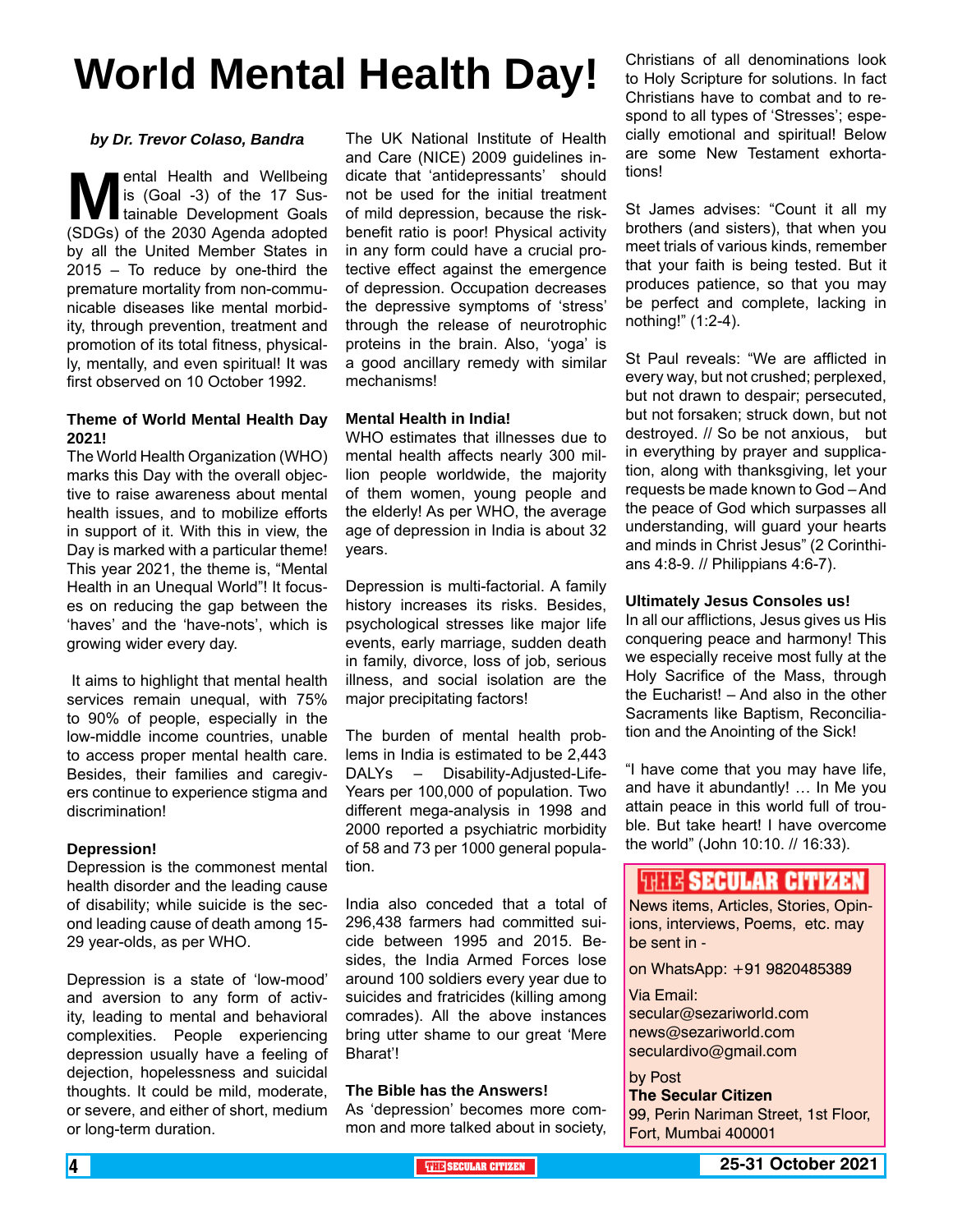

### **On making confession a sacrament of joy**

The new outlook on the sacrament of penance by Pope Francis during his recent visits to Hungary and Slovakia, sees God as a loving Father who lifts us like children in every sinful situation and forgives our every sin .Therefore, one should not go to confession 'as chastised people who must humble themselves , but as children who run to receive the Father's embrace". Priests , on the other hand are required to feel in the place of God the Father, who always forgives , embraces and welcomes all sinners. In this way, confession becomes a sacrament of joy , and every time we confess , there is celebration in heaven. I wonder how many of us going to confession have had this soul-lifting experience and joy, going by the high-handed and aggressive behavior of some priests in the confessional. It is unbelievable that a priest in the person of Christ can sometimes be so uncharitable and rude to a repentant sinner. It is sad that while the church encourages and urges us to frequent the confessional and the Holy Eucharist, there are a few priests who think and act differently. Such bitter experiences in the confessional are not uncommon among the faithful, which is why people are afraid and ashamed to approach the confessional. It is time for some corrective steps to be taken by the higher-ups, in order to change the mindset of priests, so that confession, no longer becomes a burden, but transformed into a sacrament of joy.

*—A. F. Nazareth, Alto Porvorim, Goa*

### **Mission Sunday collection by Udipi parish**

 A fortnight before Mission Sunday, Mother of Sorrows parish in Udipi, put up food stalls by various wards after the Sunday masses. (The stalls will also be functioning on Mission Sunday). The income generated is earmarked for the missions. But what impressed me most was the innovative auction that the parishioners organized, for which the parishioners donated their produce from the fields, including poultry. All very simple and down to earth. Some offered a small hamper of fresh fruit, while others, a bunch of bananas straight from the plantation. As the proceeds





was for a good cause, parishioners were liberal with their bidding. A cock bird went under the hammer for the princely sum of Rs 4,000!

The idea of an auction needs to be expanded. The income is not important, though welcome for a good cause. But the auction can be used to engender a feeling of community. It may be organized for community events like sector masses, or for any association gatherings. It can be a fun thing to do to keep the gathering in good spirits. Personally, I believe it would be a good idea for other parishes to replicate the example of Mother of Sorrows parish.

(Pics and inputs, courtesy Mrs Jennifer Lee, parishioner Mother of Sorrows parish)

> *— Prof Robert Castellino, Malad*

### **Promote your products and services. Find new clients**

*Advertise in*

**WHIS SECULAR CITIZEN** 

*Contact:* **Tel.: +91 9820485389 / 9820473103** Email: secular@sezariworld.com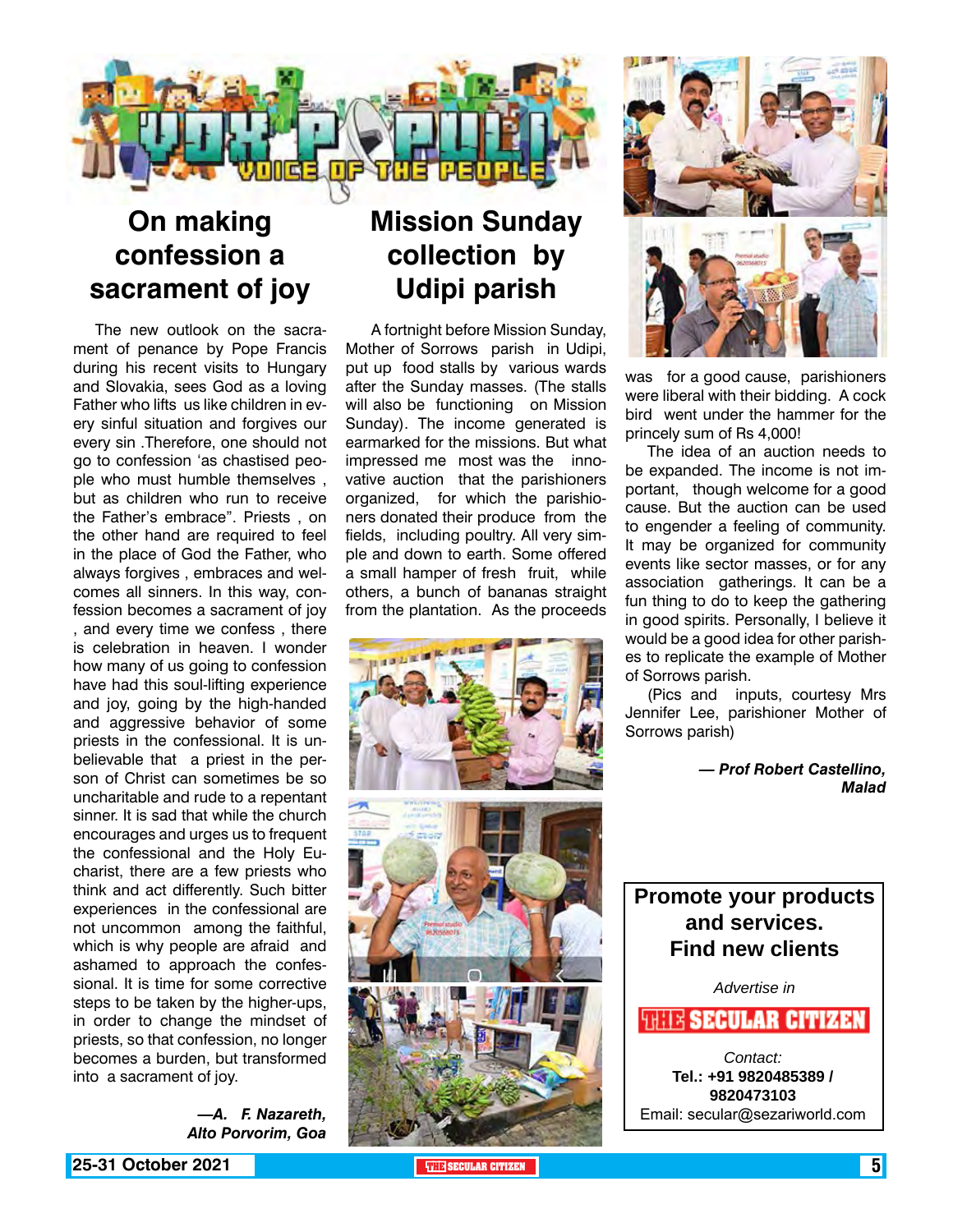# **The Path of Synodality**

#### *by Don Aguiar.*

One of the tragedies of contemporary Catholicism is that the Church has become overly politicized.

We're not talking about being political in the elevated sense of the word -- that is, committed to the ecclesial community as well as to the polis. Rather, the Church has become politicized in the sense that political divisions among its own members tend to dominate everything.

They dominate not only the crafting of careful public statements by those who work in and for the Church, but also the very process of forming ideas, worldviews and opinions.

The Church has become politicized in a way that reflects the slogan of Charles Maurras, one of the heroes of the neo-integralist Catholics: "la politique d'abord!"

It's not politics in the sense of day-today politics. Its politics in the sense that the political order comes first as key to all other questions: ecclesial, theological and spiritual.

Resulting in the Church creating problems, after realisation the church seeks solutions to the problems that created. It's called Hegelianism.

"The path of synodality is the path that



God expects from the Church of the third millennium," Pope Francis has said. And so it is not surprising that in region after region Catholic bishops are embracing synodality. The Germans have embarked on a synodal path, the Australians a plenary council, the Irish a synod … and so it goes on and on. This shows remarkable growth in ecclesiology in a matter of three of four years in comparison with the amount of attention that these same conferences of bishops devoted to it – or to the significance of the Synod of Bishops – in the first decades after the Second Vatican Council (1962-65).

**The theme Pope Francis has chosen for the gathering is "For a synodal church: communion, participation and mission." This Synod will include both an Ordinary general Assembly and local Diocesan synods connected to it and will end in 2023, concluding a two-year synodal process. In doing so, he is seeking to give new impetus to a synodal process that has involved the whole people of God since the very beginning of the Church.**

From the earliest days of the Church, people gathered to discern when they were faced with a crisis or at a turning point. Are basic Christian communities the way to achieving synodality?

**The idea of a Synod on synodality has been the subject of mockery in recent months, as it seems to refer to an abstract and disembodied concept. But the emphasis is, above all, on the need to consult all Catholics. It is nothing less than imagining a different future for the Church and its institutions, worthy of the mission it has received, as can be read in the prelude to the questionnaire that will soon be submitted to the faithful throughout the world. The risk would be to remain at the stage of ideas.**

A synod is typically a group of Bishops who gather to assist the Holy Father in addressing challenges that face the Church. The bishops have been chosen from different regions of the world and meet together at fixed times.

Pope Francis said that the two-year process leading to the 2023 synod on synodality is not about "gathering opinions" but "listening to the Holy Spirit." The pope said that this wasn't simply a "theological opinion" or merely a "personal thought" but rather the blue print for the Church contained in the Acts of the Apostles, which shows early Christian community "walking together."

The Acts of the Apostles tell that when the early Christian communities needed to resolve certain practical problems or pastoral questions, they held an assembly of believers, called on the Holy Spirit and discussed with those in authority.

**The pope said, "The theme of Synodality is not a chapter in a treatise on ecclesiology, much less a fad, a slogan, or a new term to use or instrumentalize in our meetings – No – Synodality expresses the nature of the Church, its forms, its style, its mission." Some Vatican commentators have described it as the most significant Catholic event since the Second Vatican Council in 1962-65.**

The convocation of assemblies is a very old and traditional practice in the Church. It has taken place with more or less intensity according to the period of history.

**Conversation of the kind envisaged by Pope Francis requires from all its participants great energy, readiness to change their opinion, and willingness to have their own passionate convictions side-lined in broader conversations. With Synodality and the still "too clerical" Catholic Church. Will there be a readiness to change?**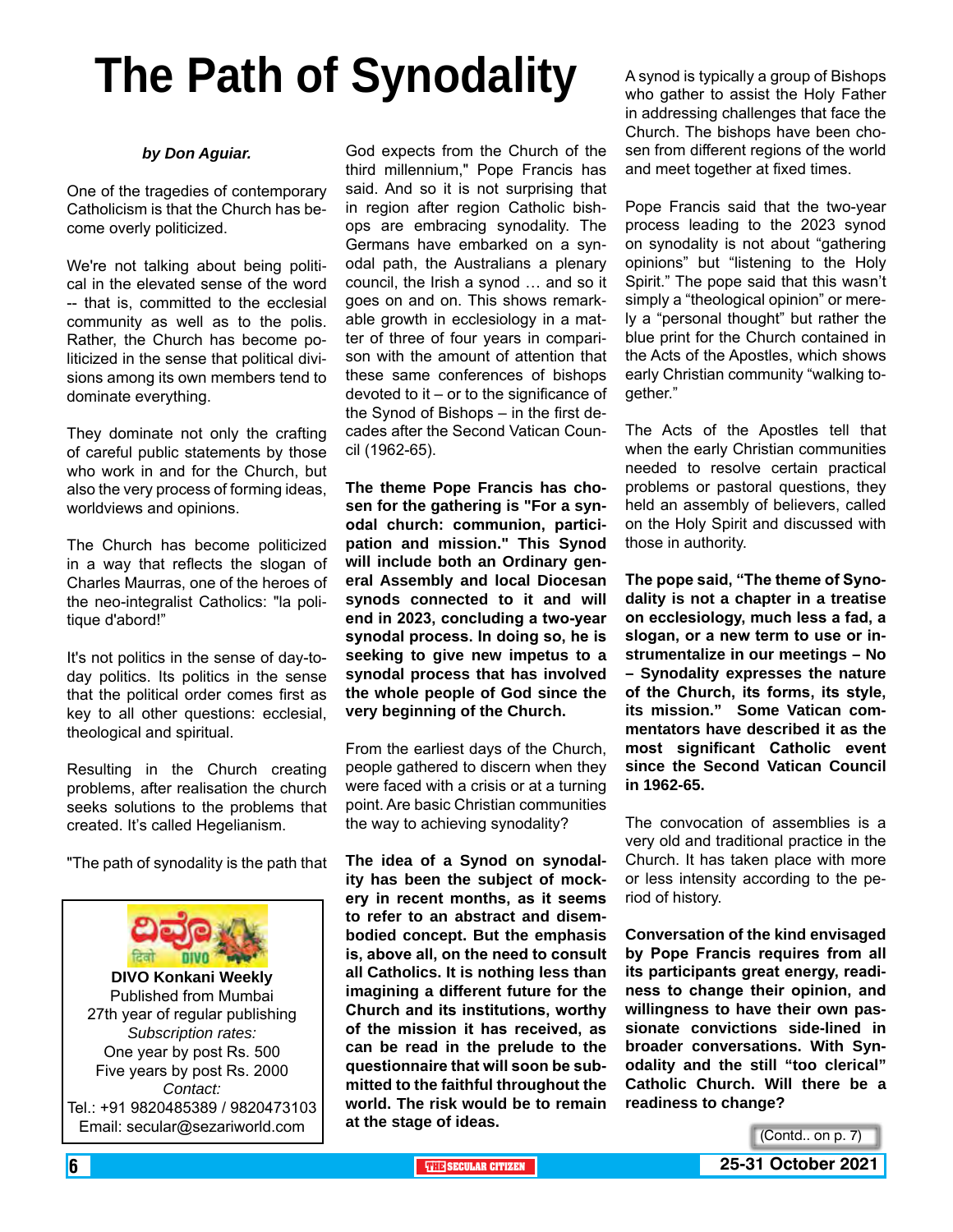(Contd.. from p. 6)

Those who enter it must be open to be persuaded by people with whom they disagree, and to require more than majority opinion to validate decisions.

The challenge facing leaders who commend such a strategy is to make people believe in it, whether they be Presidents, Prime Ministers, Bishops, central administrators, priests, or people in congregations.

Leaders need to be able to touch beliefs or commitments that lie deeper than individual interests and command engagement rather than detachment. Only an operative faith in community, democracy, or solidarity can overcome disengagement.

In the Catholic Church such trust depends on the operative belief that the Holy Spirit is active in the life of the Church to make the Gospel come alive, and can make a bonfire out of sodden wood.

Pope Francis clearly has this trust in the power of the Holy Spirit to break through all obstacles, and to make barren soil fertile. Others may be sceptical. But what other than such trust could enable reform in public life or in church?

**The Catholic Church in India this weekend, officially begins preparations for the next ordinary assembly of the Synod of Bishops, which will take place in October 2023 in Rome.**

The process at the Diocesan level is scheduled from 17th October with inauguration in all Dioceses / Parishes. It will last till April 2022. Diocesan Teams are to be formed and two Contact persons from each Diocese is expected to collaborate with the Synod India Desk.

The two persons from the Diocese are only contact persons with the Synod Desk to get information, etc. the Diocesan contact persons in turn have

to plan the Synod consultation in their respective Dioceses and include all categories of people to get feedback on the ten themes given by means of questionnaires, etc. A time of six months till April 2022 is given for the Diocesan Phase. It is for each Diocese to get a real picture by consulting at the grass root level. This is being done under the aegis of CCBI, so only the Latin Church is included. The other rites have been instructed to follow the process for their churches separately.

**What voices will you hear from just two persons per diocese? That is not even replicating the CCI. India is not homogenous and our urban dioceses are culturally complex. Especially in Latin rites. Will Dalit, Adivasi, Youth, Women, Third gender, Poor, Homeless, Working Class, Psychological Stress, Drugs, Alcoholism, Child Abuse, Clericism, Custodial Abuse voices be heard?** There are about 180 dioceses. This means there will not be even one person from one third of the dioceses.

Let us hope and pray that this new enthusiasm for synodality will bring a renewal to the Catholic Church, mark an end to the decades of scandal following scandal, and also allow the Church to put behind it the centralist triumphalism that was so attractive in the nineteenth century. In an age of imperialism and colonialism, the Catholic Church took on the contemporary dress. However, it has been slower than many states at changing its fashion. Perhaps we should pay

### **Why just Bollywood stars and their kids?**

 Why does the NCB pull out only Bollywood stars and their kids? All the rich and famous in Mumbai are into rave drug parties. But the NCB will never pull out the industrialists because that doesn't make news like the way Bollywood does. Pulling out Bollywood stars and naming and raiding the stars and star kids gives a kind of publicity to the NCB. It is always easy to put Bollywood names in wrong places. I admit that these parties are common not only in Bollywood, but in most of the crème de la crème parties of Mumbai. But the NCB seems to be just obsessed with Bollywood.

 A walk down Colaba Causeway where some of the best schools and colleges of Mumbai are located, you can spot and smell young students smoking up in the narrow lanes and bylanes of Maximum city. So.why does it become a big news when a Bollywood star or their kid gets involved in a drug racket?

 On the other hand, a lot of beggars who sit on the roadside take drugs like cocaine and ganja openly. The NCB should arrest them too.

> *— Jubel D'Cruz, Mumbai*

**Good Proposals Wide Choice of Christian Brides and Grooms available** *Contact:* **Royal Christian Family 99, Perin Nariman Street, 1st Floor, Nr. GPO, Fort, Mumbai 400001. Tel.: +91-9820485389 / 9820473103** Email: **royalchristianfamily@gmail.com** Website: **www.royalchristianfamily.com**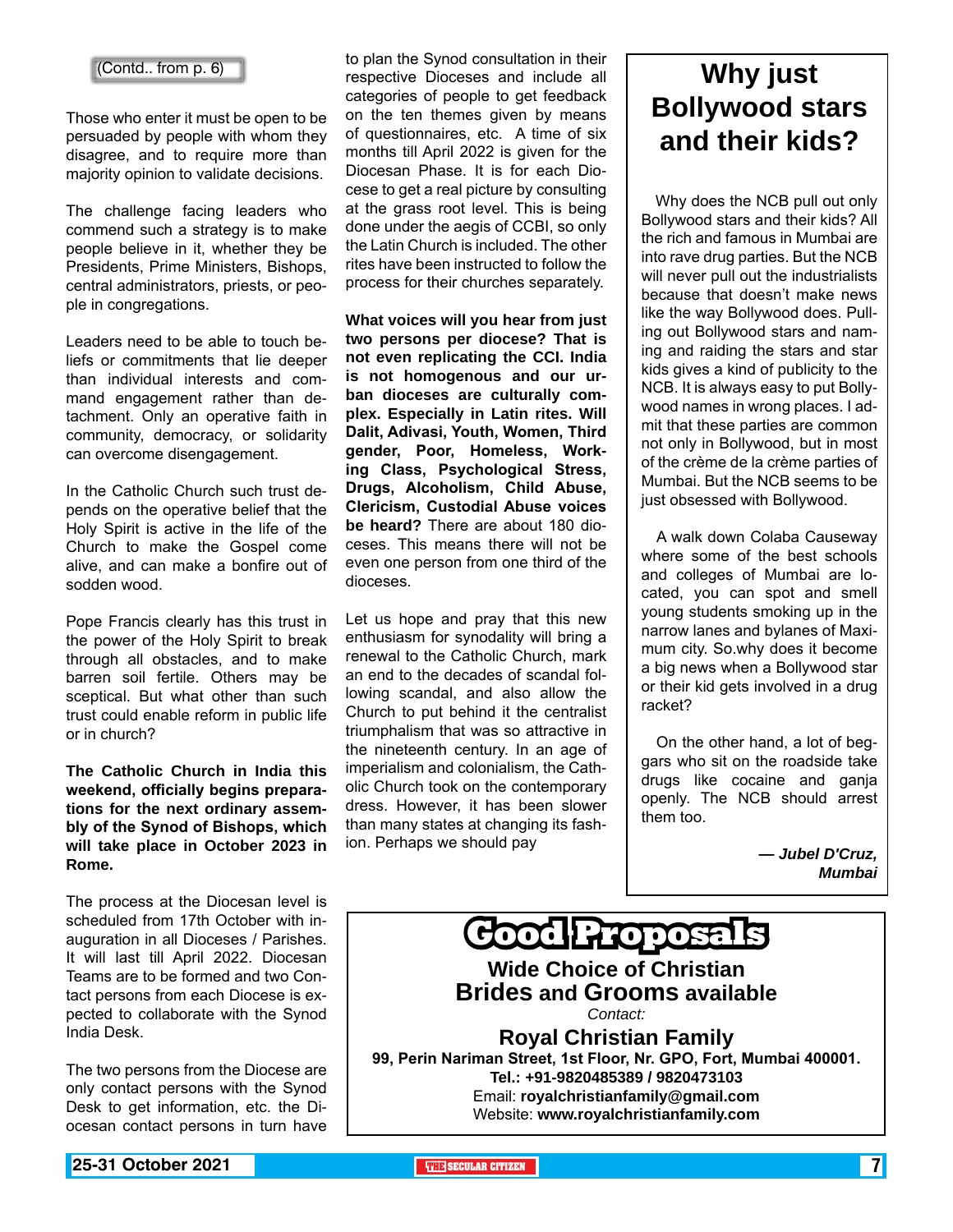# **Give us Today our Daily Food**

ome 16 October – and the world once again is together as one, to focus on the most basic need for a person's survival: world once again is together as one, to focus on the most basic need for a person's survival: food! The first 'World Food Day' was observed in 194, to mark the launch of the Food and Agriculture Organization (FAO) of the United Nations. Ever since, the day is marked to highlight the need and importance of food security across the world. The significance is accentuated especially in these difficult times like the COVID-19 pandemic. The theme for 2021 is 'Safe Food Now for a Healthier Tomorrow', emphasising on the various immediate and long-term benefits of consuming safe and healthy food.

The FAO today plays a pivotal role in achieving the Sustainable Development Goal (SDG) mandate- *'to leave no one behind.'* 'World Food Day' therefore also serves as a reminder of the necessity of this organization and helps to make the world **BY FR. CEDRIC PRAKA** 

aware of the requirement for

better agriculture policies to be adopted and executed by governments all over the globe to make sure there is enough food available for everyone

Above all, 'World Food Day' brings to attention the terrible plight of millions of people everywhere who are struggling with hunger and do not have adequate food to survive. Starvation is a global crisis that needs to be addressed and tackled before it is too late. Sadly enough, we live in a world of 'haves' and 'have-nots'; the former, indulge in the finest of delicacies without any thoughts for others and on the other hand, the latter, are those who are desperate for a little food for their survival. Mahatma Gandhi puts it strongly when he says, *"our world has enough for everyone's need but not for anyone's greed!"*

Recently, the annual 'Global Hunger Index (GHI) was released. The GHI prepared jointly by Irish aid agency 'Concern Worldwide' and German organisation 'Welt Hunger Hilfe' is a universally accepted document on the reality of hunger all over the world. The introduction to the report states, *"Global Hunger Index (GHI) is a tool designed to comprehensively measure and track hunger at global, regional, and national levels. GHI scores are calculated each year to assess progress and setbacks in combating hunger. The GHI is designed to raise awareness and understanding of the struggle against hunger, provide a way to compare levels of hunger between countries and regions, and call* 

*attention to those areas of the world where hunger levels are highest and where the need for additional efforts to eliminate hunger is greatest".* The GHI score is calculated on four indicators: undernourishment; child wasting (the share of SJ children under the age of

five who have low weight for their height, reflecting acute undernutrition); child stunting (children under the age of five who have low height for their age, reflecting chronic undernutrition); child mortality (the mortality rate of children under the age of five).

India has fared extremely badly in this latest report. The country has slipped to the 101st position among 116 countries in the GHI 2021 from its 2020 ranking (94). India is now placed behind Pakistan, Bangladesh and Nepal. There are only fifteen other countries Papua New Guinea (102), Afghanistan (103), Nigeria (103), Congo (105), Mozambique (106), Sierra Leone (106), Timor-Leste (108), Haiti (109), Liberia (110), Madagascar (111), Democratic Republic of Congo (112), Chad (113), Central African Republic (114), Yemen (115) and Somalia (116) who have fared worse than India this year!

Obviously, the Government is not pleased and has gone on a denial mode! In an official rebuttal, a spokesperson says that the report has been published 'without due diligence.' A pathetic response when the Government is unable to furnish any scientific empirical evidence to prove the contrary. A few days ago, the Prime Minister lambasted human rights defenders 'for spoiling the name of the country' vi-a-vis the human rights situation in India. The PM does not want to be truthful and acknowledge the non-negotiable fact that it is he and his ilk who denigrate the country and in a calculated manner destroy the fundamental rights of the ordinary citizens. The 'right to food' should have been sacrosanct and paramount importance should have been given to ensure that. Instead, the crony capitalist friends of the regime are becoming richer everyday to the growing impoverishment of India's millions. The nation-wide protest of farmers, which will soon complete one year, is a pointer of how those who provide us with our daily bread are being treated in the country! To build a more fair and equitable food systems, one must to listen to the voices of our farmers, to small-scale producers and rural communities.

Qu Dongyu, Director-General of the FAO, in his statement noted that 'World Food Day' finds the world at a critical moment; even before CO-VID-19, hundreds of millions of people worldwide were afflicted by hunger and that number has increased in the last year to 811 million. That's despite the world producing sufficient food to feed everyone; and that 14 percent of food is lost, and 17 percent is wasted. Alarming statistics indeed! Antonio Guterres, the United Nations Secretary-General in his address says, *"the way we produce, consume and waste food is taking a heavy toll on our planet. It is putting historic pressure on* 

(Contd.. on p. 9)

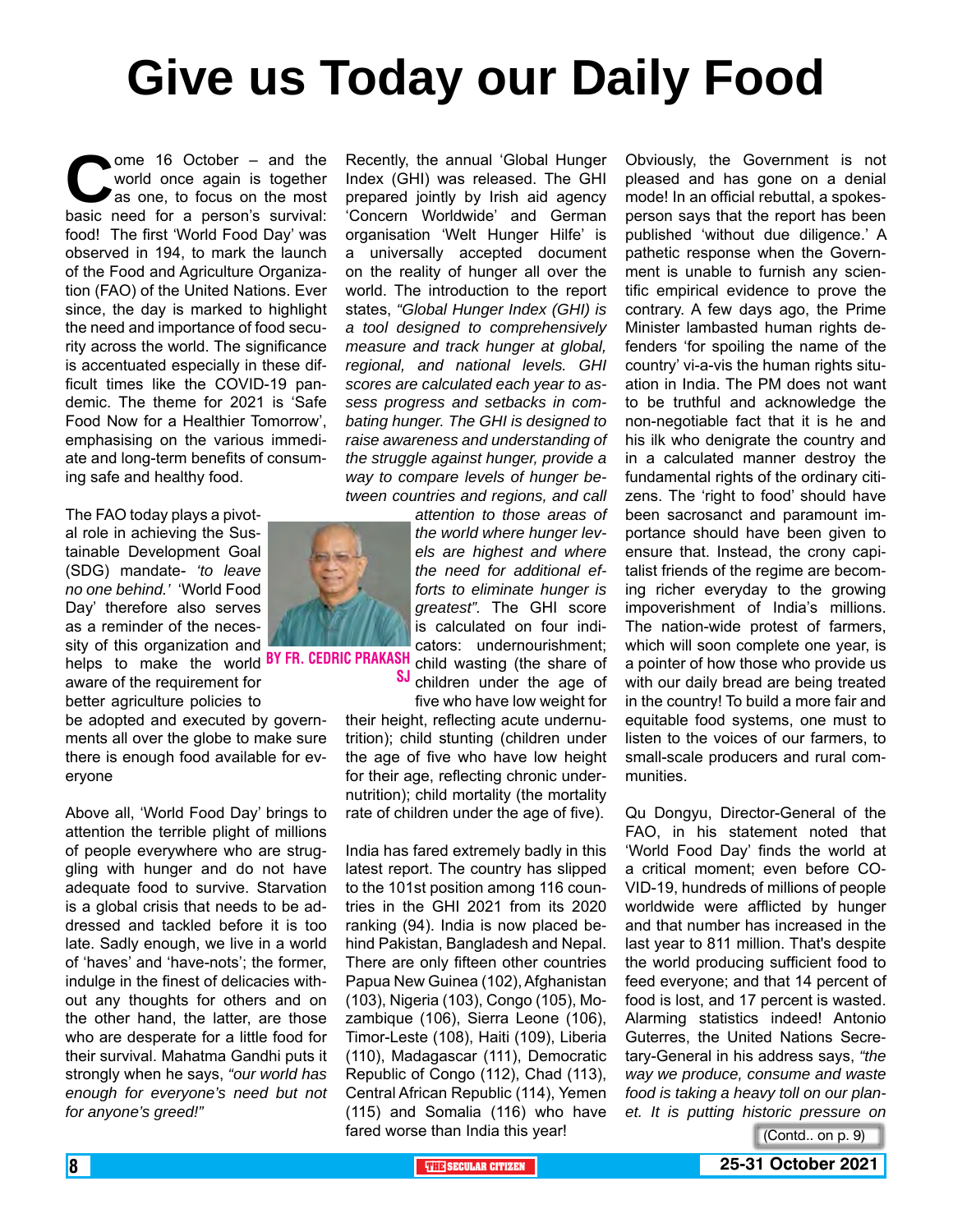#### (Contd.. from p. 8)

*our natural resources, climate and natural environment --- and costing us trillions of dollars a year; but the power to change is in our hands."*

In a pointed message to Qu Dongyu, Pope Francis says *"The annual celebration of World Food Day brings us face to face with one of humanity's greatest challenges: overcoming hunger once and for all is an ambitious goal."* He points to a paradox with regard to food access, noting that while more than three billion people do not have access to a nutritious diet, almost two billion are overweight due to poor diets and a sedentary life style. Stressing the need for all to play a role he says, *"If we do not want to jeopardize the health of our planet and our entire population, we must encourage active participation in change at all levels and reorganize food systems as a whole."* Pope Francis highlights four areas in particular where urgent action is needed: in the field, at sea, at the table, and in reducing food loss and waste. He says, *"although individual lifestyle choices and daily consumption practices influence global and environmental dynamics, we must encourage producers and consumers to make ethical and sustainable choices and raise awareness among the younger generations of the important role they play in making a world without hunger a reality."*

Whether anyone is listening to these world leaders and will actually pay heed to what they are saying – is anyone's guess! In the meantime, given our hypocritical religiosity and flair to abuse God by dividing people in his/her name, let us at least take cognizance of the words of Mahatma Gandhi *"God comes to the hungry in the form of food!"* and help make their prayer *"Give us today our daily food…"* a reality!

> \*(Fr Cedric Prakash SJ is a human rights, reconciliation and peace activist/writer. Contact: cedricprakash@gmail.com )

# **Determinism**

The theory of Determinism states<br>that we have no control of our lives. A determinist may say that we are predisposed to certain harmful actions because we have inherited our nature from our great grandfathers. The drunkard fools himself into believing that being a drunk is a trait that is genetic and that he can do precious little to throw off this bad habit.

According to the theory of psychic determinism, we owe all those hang ups we have today to our parents who were either too strict with us or too lenient. Perhaps they did not have the means to give us the education that could help us to make a success in our lives. The environmental determinists state that something or someone in our environment is responsible for our sorry state of affairs. Perhaps it is the government. Or it may be the weather.Or may be global warming and pollution.

Theological determinism is a form of determinism where people believe that all events that happen are pre-ordained by God. "God took away my son," moaned a lady whom I know. The reality was

that her son got into wrong company, became a drug addict and died of an overdose. "Why am I losing jobs? It's God's will," said a lazy part timer who once used to 'work' for me. How convenient! She had a ready excuse for not being able to retain jobs.

Determinists are fatalists and react negatively to what is happening to them. Is this view point logical? Are we truly puppets on a string moved by forces beyond our control? If this is so, what about the free will God has endowed us with – the enormous power to choose between good and evil, between one course of action or another? It is an insult to God to believe in determinism, for God has created each individual lovingly to have his/ her personality and traits.

The drunkard and drug addict referred to above could chosen to be steady, good citizens. The neta who lines his pockets with cash and does nothing for the people has chosen greed over duty. Some jailed convicts improve themselves by studying further whereas others choose to remain hardened criminals.

How do we react when we are afflict-

ed with a serious illness? If we wallow in self pity, we are merely seeking attention. We have a thing or two to learn from some of the saints who bore their illnesses stoically. They praised and thanked God in the midst of their pain.

Helen Keller lived a full life and was a champion of the blind despite being blind and deaf herself. Stephen Hawkins, the great physicist, has never let his disability come in the way of his work. They chose to react to their challenges in a positive, proactive way.

Rita is a senior nurse working in the dialysis unit of Hinduja Hospital, Mumbai. Tragedy struck when her husband had a sudden stroke and was declared brain dead. Rita thought of suffering humanity and magnanimously decided to donate her husband's kidneys, liver and corneas so that five others could live a better life.

The so called 'migrants' trudging wearily to their villages from the cities were victims of circumstances. The pandemic had rendered them jobless and there was no support system for them such as free rations or a shelter over their heads.



*Fernandes*

They didn't return home out of their own free will. Was this Determinism at work or was it the failure of a callous system where the financially weak are used when there is a need and forgotten during difficult times when the strong do not lend a helping hand to the weak? Let us not

forget that these hapless people worked as masons, carpenters, workers in factories and their wives worked as part time maids in homes. They were enablers who enabled us to lead a better life.

Weather changes have been attributed to the increasing pollution levels. It is a facile excuse to blame circumstances beyond our control. Actually we are to blame for this sorry state of affairs. We have a collective responsibility to use Gods resources frugally and wisely. Instead we let greed take the upper hand. The Amazon, that treasure trove of clean air, is fast losing its green cover. The holy Ganges is filthy. It's undoubtedly stupid but true that we time and again choose to destroy the Good Earth and indirectly, ourselves.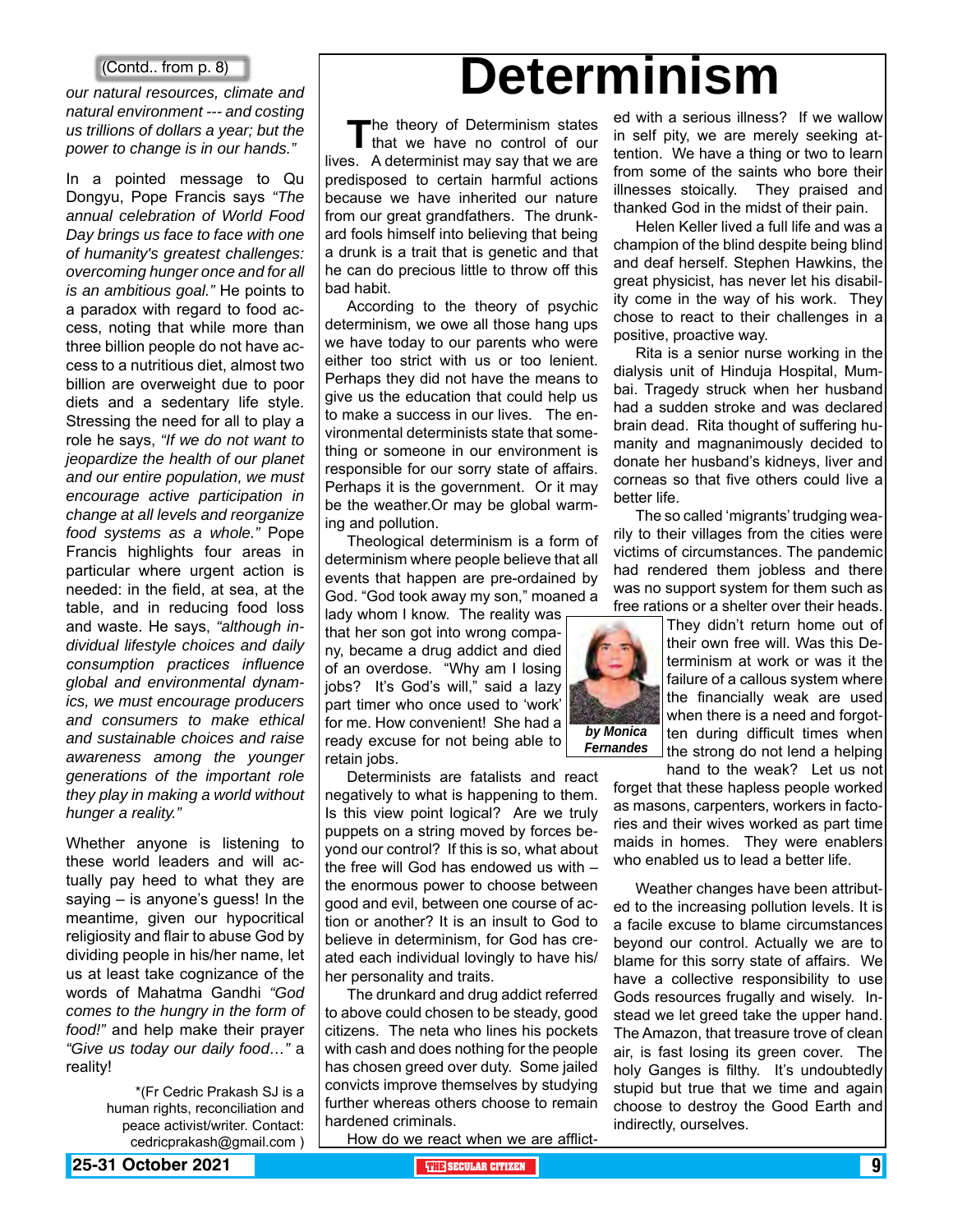# **Roman Synod Or Greek Tragedy?**

**(A sequel to my Open Letter to the Bishops of India on Synodality)** 

In my previous piece I wrote about<br>
some of the salient features of Syn-<br>
odality, for which Pope Francis be-<br>
gan the process in Rome this 10th Ocn my previous piece I wrote about some of the salient features of Synodality, for which Pope Francis betober. It will culminate, again in Rome, in October 2023. This Roman Synodal process will take two years because it is the biggest ever ecclesial exercise undertaken by the Catholic Church. It begins from the parish and then moves up to the diocesan, national, continental and finally the universal (catholic) level.

Why am I attempting to compare this Roman Synod with a Greek Tragedy? Both need elucidation. Let us begin with the Synod, basing ourselves very specifically on the Vademecum (hand-

book) that has been prepared for the various steps of the Synod. It is not possible to elaborate on that 60 page document in a short article. Hence I will just identify some of its important features.

The motto of the Synod is "Communion, Participation, Mission". The three words are described as being inter-

related. The Vademecum repeatedly stresses the importance of listening, especially to the voiceless or marginalized, the fringe elements. (By definition that includes the vast concourse of the laity). To avoid the dangers of seminars that late Bp Patrick Nair of Meerut described as "All gas, no go", the Vademecum cautions that a Synod is not about debate or discussion. Nor is it meant to produce a morally correct "document". Rather it is an exercise in Discernment, a typically Jesuit term that Pope Francis stamped on the Synod. This is a process of listening to each other, contemplating the Word of God and reading the signs of the times (contextualizing). This can result in the "surprises of the Holy Spirit", a phrase that Pope Francis seems to have borrowed from Pope John XXIII, when he was convening Vatican II. To me it would seem that Pope Francis is laying the ground for Vatican III, the next universal and ecumenical Council of the Church.

Another crucial word repeatedly used in the Vademecum is "synthesis". In research work it is referred to as the combination of thesis and anti-thesis; for and against a proposition. Note that the Synod is not looking at consensus, where all agree on a common minimum programme, but synthesis that would include possibly divergent points of view.

As per the Vademecum timeline, based on the feedback from the parishes, the diocesan team must prepare a

> ten-page synthesis to be submitted at the national level by April 2022. In due course it will reach the universal level at Rome. By any standards this is a Herculean task.

> The vital question now is "Who will bell the cat?" Is the Catholic Church in India ready for this?

This process of synodality seeks to break the shackles of clericalism and hierarchical control. Put bluntly, this is a power sharing or empowering exercise. History, sociology and psychology all teach us that those in power will never voluntarily surrender or share it. So where do we go from here? Is this Roman Synod doomed to failure just as the earlier Family Synod (2014) and Amazonian Synod (2019) came to naught? This is why, though I am intrepid optimist, I have a strong foreboding of the synodal process being sabotaged by the powers that be, as is already happening in the USA.

It would then end up as a Greek Tragedy. Before drawing any conclusions I revert to the three key words of this Synod – Communion, Participation and Mission. Though inter-related I feel that they are incorrectly prioritized. Having served the church in various capacities for 52 years I feel that what is sorely lacking is a participatory system, even though it has been provided for in the Dogmatic Constitution of the Church and Canon Law. The record of the Catholic Church in India, when it comes to participation, transparency and accountability is downright abysmal. Pastoral Councils or Finance Committees, be they at parish or diocesan level, insofar as they do exist, are packed with cronies or those ignorant of church teaching and documents.

Without Participation we can never dream of Communion and are doomed to fail in our Mission. This is why I assert that the first and initial step in the synodal process should be honest, humble and transparent Participation. Equally important is the recording process. Any attempts at stifling dissent and seeking consensus would have to be stoutly resisted. There is a joke among the Communists. They say, we don't mind what happens in the meetings as long as we get to record the Minutes! That is why they have all powerful General Secretaries. Hence the need for eternal vigilance.

Now to link the Roman Synod to a Greek tragedy we need to go back 1000 years to the Great Schism of the East; when the Greek speaking Byzantine churches broke away to form the Orthodox Churches, as against the Rome based Latin Churches. Those wounds have not yet healed. Dispassionate church historians tell us that this schism (separation) had little to do with doctrine and everything to do with power sharing. It was felt that while the East had the brains, the West had the brawn (institutionalized muscle power).

So what exactly is a Greek Tragedy? It was a form of theatre that was prevalent in 500 BC in Greece and Anatolia.



by chhotebhai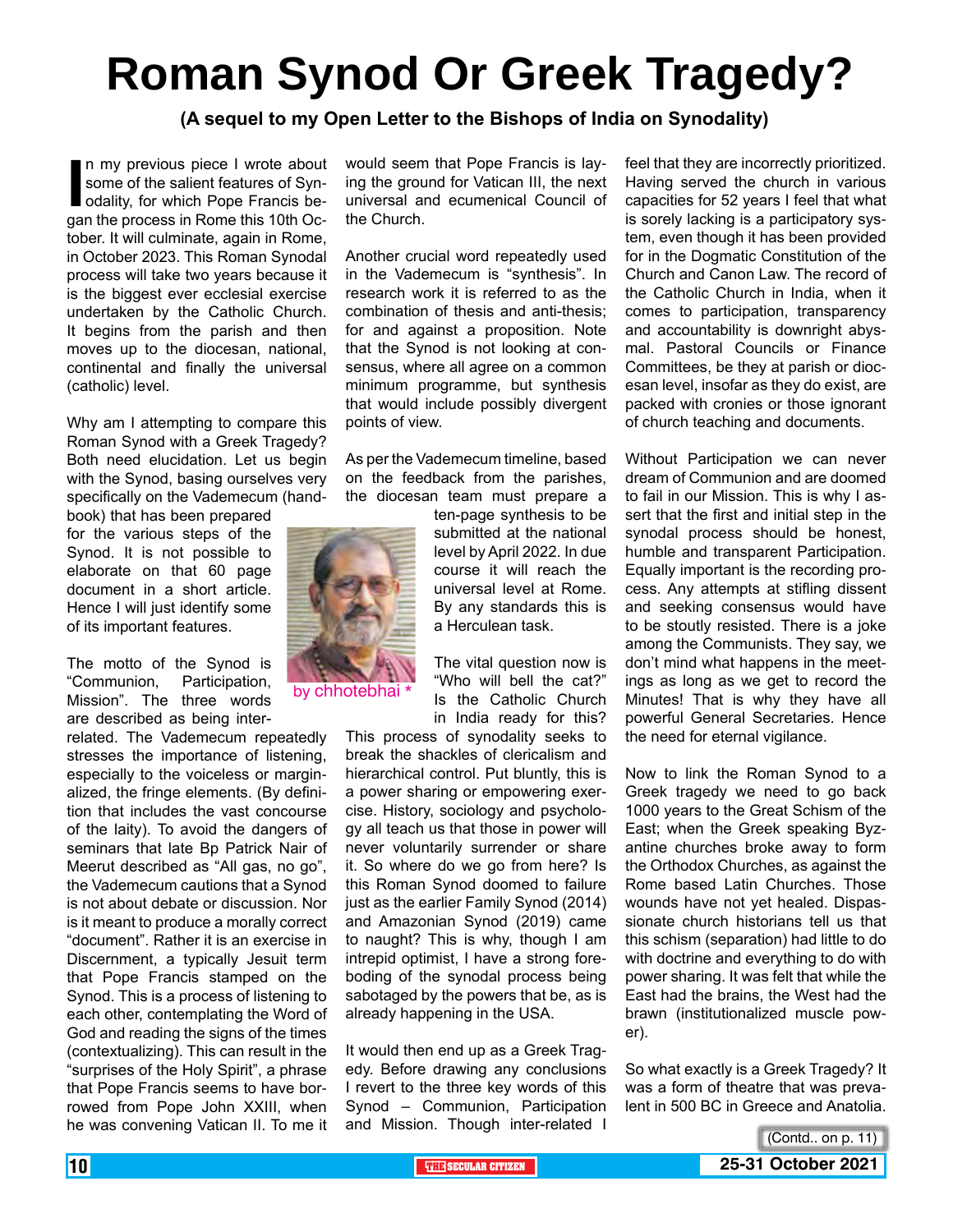#### (Contd.. from p. 10)

Among the better known ones are Aeschylus, Sophocles and Euripides. The common thread in these tragedies was that the main protagonist, though not a villainous character, suffered from a fatal flaw called hamartia. This was a consequence of personal failure, social or psychological circumstances. I sense that the church in India suffers from hamartia. Why?

To understand this I will have resort to four Greek words – Kerygma, Metanoia, Diaconia and Koinonia. Kerygma is the proclamation of the Gospel message. Metanoia is the natural consequence, repentance and penitential conversion that follow exposure to the Kerygma. This leads to the third stage of Diaconia, of serving this group of converts. The word originally meant an establishment near a church building that was used for charitable works. The fourth stage was Koinonia, communion or community building, the avowed goal of the present Synod.

This is where we hit a wall, a concrete one! After the initial proclamation and conversion phases we focussed almost exclusively on services, especially in education and health. Over a period of time these institutions became an end in themselves, even losing sight of their original lofty goals of service, particularly to those most in need. These institutionalised services proliferated with the easy access to foreign funds. The institutional church therefore was not in any way dependent on the laity, the people. A healthy atmosphere of inter-dependence just did not happen. This led to ever higher boundary walls and iron gates, making the hierarchy and clergy an independent "gated" community, leaving the people agitated.

They were of course placated with a plethora of pious practices. The highlight of parish life would be the celebration of the parish feast with a sumptuous lunch thrown in, or a triumphalistic Corpus Christi procession. We have completely failed in community building, Communion or Koinonia.

The 4M progression will help us to understand this phenomenon better. It is - Man, Movement, Machine, Monument. Christianity began with a Man, Jesus. It evolved into a Movement, a Way. For the first three centuries Christians were referred to as the "People of the Way". With Emperor Constantine in the fourth century came the establishment, the institutional church. In due course it became a Machine, a mechanical juggernaut, both in its liturgy and in its services. We were now going through the motions. As a result, across the western hemisphere erstwhile Christendom has now become a Monument, a lifeless structure, as exemplified by magnificent but empty cathedrals and church buildings.

It was this danger that Pope John XXIII correctly sensed when he convened Vatican II. On paper, like the Indian Constitution, it was a sea change in how the Church saw itself and sought to relate with the outside world. Unfortunately we saw only cosmetic changes, as in the liturgy or clerical dress. The deeper attitudinal changes were not implemented by a deeply entrenched and obdurate hierarchy/ clergy. The hopes of a participatory, communitarian church were dashed to the ground. All we got is what Swami Sachidananda calls a church in picnic mode, ever ready for a celebration.

Pope Francis has recognised this regression across the globe resulting in empty churches, seminaries and novitiates. Had the reforms of Vatican II been implemented in letter and spirit there would have been no need for this Synod on Synodality. That is why Pope Francis is insisting on Communion and Mission. He wants us to revert back to the Man Jesus. That will be possible only, and only, if there is a genuinely Participatory Church, as against the existing pyramidical one. Those of us who love Jesus and his Church therefore now want to see a truly Roman Synod, not another Greek Tragedy flawed by hamartia.

• *The writer is the Convenor of the Indian Catholic Forum. These thoughts are elaborated upon in his book The Jerusalem Code.*

#### **Transform Church in India to a Synodal Church: Urges Cardinal Oswald Gracias**

Mumbai 17 October 2021 (CCBI): His<br>Eminence Oswald

Eminence Cardinal Gracias, the Archbishop of Bombay, President of the **Part** CBCI, and one of the topmost consultors of Pope Francis, appealed to every Catholic faithful to transform the Church



in India to a Synodal Church. He was inaugurating the diocesan phase of the Synod at the Holy Name Cathedral, Mumbai on Sunday 17 October, 2021 and also released a Handbook for the Synod: "For a Synodal Church".

"To transform the Church to a Synodal Church, we have to walk together in the same path including everybody, we have to encounter Jesus through prayer and adoration and to hear what the Spirit wants to say to the Church. Church should listen to all than hearing."

Quoting Pope Francis the Cardinal Oswald reiterated that:the Synod is a processof spiritual discernment, of ecclesial discernment, that unfoldsin adoration, in prayer and in dialogue with the word of God."

The Handbook for the Synod is a useful tool for all those involved in the two-year-long 'Synodal Journey', which will unfold itself in three phases of consultations, at the diocesan, the continental, and the universal levels, culminating in October 2023, in Rome. The Conference of Catholic Bishops of India (CCBI) published the book. For copies, kindly contact the CCBI General Secretariat or call Mobile: +91- 9886730224.

Online Store: https://joyofgifting.com/ product/for-a-synodal-church-communion-participation-and-mission/

> *Fr. Stephen Alathara Deputy Secretary General Conference of Catholic Bishops of India*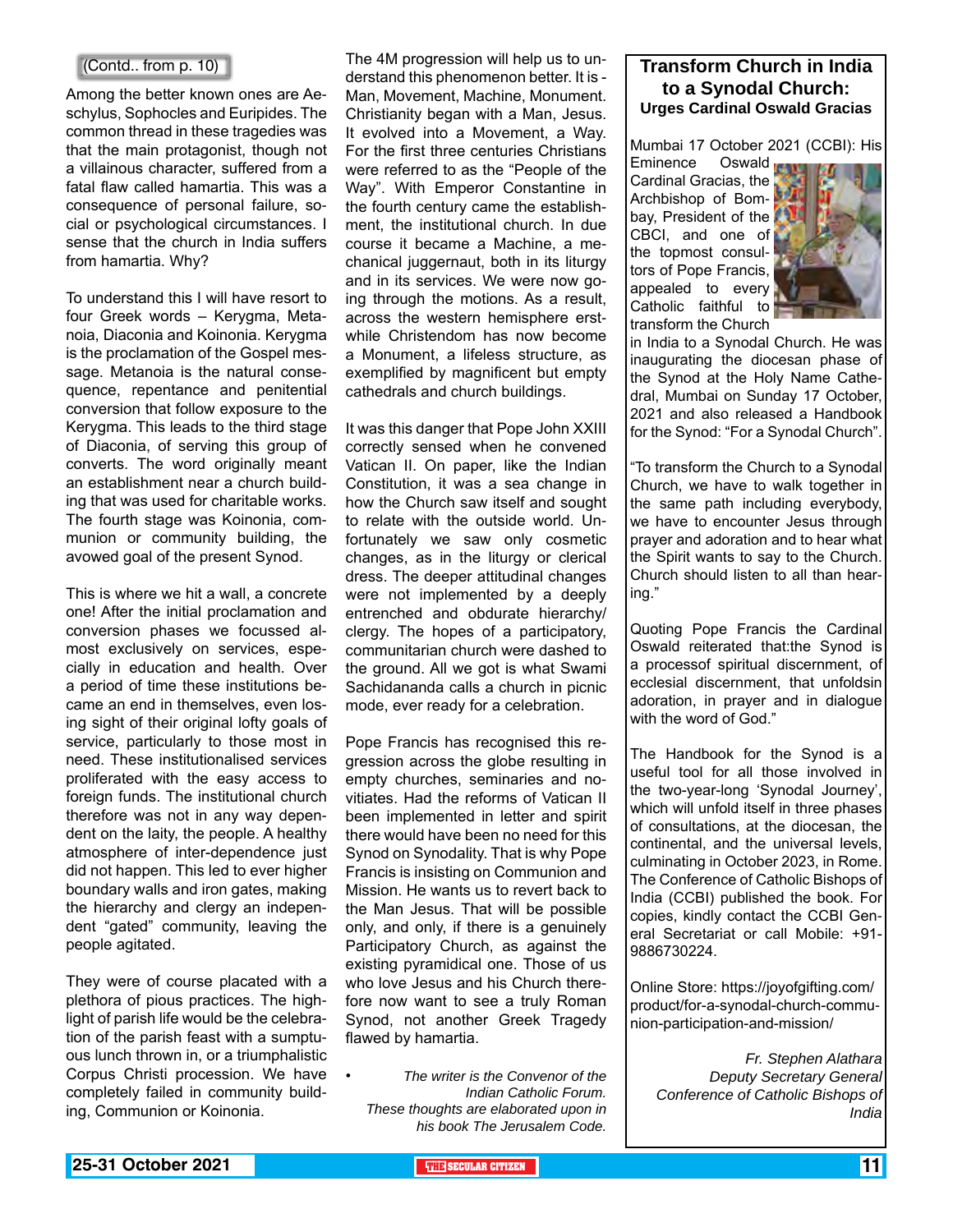#### **The Awkward Question**

An 8-year-old girl went to her dad, who was working in the yard. She asked him: "Daddy, what is s\*x?"

The Dad was surprised that she would ask such a question, but decides that if she is old enough to ask the question, then she is old enough to get a straight answer. He proceeded to tell her all about the 'birds and the bees'. When he finished explaining, the little girl was looking at him with her mouth hanging open.

"Why did you ask this question?" Her father asked her:

The little girl replied, "Well mom told me to tell you that dinner would be ready in just a couple of secs."

#### \*\*\*\*\*

#### **How to Start a Sentence...**

Teacher asks their class of children to come up with a sentence beginning with "I"

After a few children come to the front with predictable statements about having a cat or a certain toy, a child steps up and says

"I is-" and is immediately interrupted by the teacher,

"I am!"

She side-eyes the teacher, frowns and ignores her teacher, starting again "I is-" again, the teacher interrupts her, this time a little more snappily "It's I am! Use the proper word!"

 The girl turns to look at her this time, eyelids drooped with exasperation. "Fine," she sighs "I AM the ninth letter of the alphabet."

#### \*\*\*\*\*

#### **Who Has the Fastest Dad?**

Three kids are talking about their fathers and comparing them. First kid says: "My dad is the fastest. He's a drag racer and can do a quarter mile in 9.6 seconds." Second kid says: "That's nothing! My dad is a fighter pilot and regularly breaks the speed of sound." Third kid says: "My dad is faster than both your dads! He's a congressman. He finishes work at 4 o'clock but is always home by lunchtime."



#### **The Ultimate Cure**

A pharmacist comes back from his lunch to the pharmacy.

As he approaches, he sees a man outside the pharmacy clutching onto a pole for dear life, barely breathing, not moving, not twitching a muscle, just standing there, frozen. The pharmacist goes up to his assistant and asks: "What's the matter with that guy? Wasn't he in here earlier?" "Yes he was." Replies the assistant. "He had the most terrible cough and none of my prescriptions seemed to help."

"Well, he seems to be fine now." "Sure he does.

I gave him a box of laxatives. Now he won't dare cough!"

\*\*\*\*\*

#### Calling the Doctor

A distraught senior citizen phoned her doctor's office.

"Is it true," she wanted to know, "that the medication you prescribed has to be taken for the rest of my life?" "Yes, I'm afraid so," the doctor told her.

There was a moment of silence before the senior lady replied: "I'm wondering, then, just how serious is my condition because this prescription is marked 'NO REFILLS." \*\*\*\*\*

#### **The Best Sleeping Pills**

An elderly woman went into the pharmacy. When the pharmacist asked why she was there, she replied, "I'd like to have some birth control pills." Taken aback, the pharmacist thought for a minute and then said, "Excuse me, Mrs. Smith, but you're 75 years old. What possible use could you have for birth control pills?" The woman responded, "They help me sleep better."

The pharmacist thought some more and continued, "How in the world do birth control pills help you to sleep?" The woman said, "I put them in my granddaughter's orange juice and I sleep better at night."

#### \*\*\*\*\*

#### **A Cure For Hiccups**

A man goes into a drugstore and asks the pharmacist if he can give him something for the hiccups. The pharmacist promptly reaches out and slaps the man's face. "What did you do that for?" the man asks, rubbing his aching cheek. "Well, you don't have the hiccups anymore, do you?" asked the pharmacist with a knowing smile. "No, but my wife out in the car still does!"

#### \*\*\*\*

#### **The Programmer's Cycle**

*Software development cycle:* 

- 1. Programmer produces code he believes is bug-free.
- 2. Product is tested. 20 bugs are found.
- 3. Programmer fixes 10 of the bugs and explains to the testing department that the other 10 aren't really bugs.
- 4. Testing department finds that five of the fixes didn't work and discovers 15 new bugs.
- 5. Repeat three times steps 3 and 4.
- 6. Due to marketing pressure and an extremely premature product announcement based on overlyoptimistic programming schedule, the product is released.
- 7. Users find 137 new bugs.
- 8. Original programmer, having cashed his royalty check, is nowhere to be found.
- 9. Newly-assembled programming team fixes almost all of the 137 bugs, but introduce 456 new ones.
- 10. Original programmer sends underpaid testing department a postcard from Fiji. Entire testing department quits.
- 11. Company is bought in a hostile takeover by competitor using profits from their latest release, which had 783 bugs.
- 12. New CEO is brought in by board of directors. He hires a programmer to redo program from scratch.
- 13. Programmer produces code he believes is bug-free.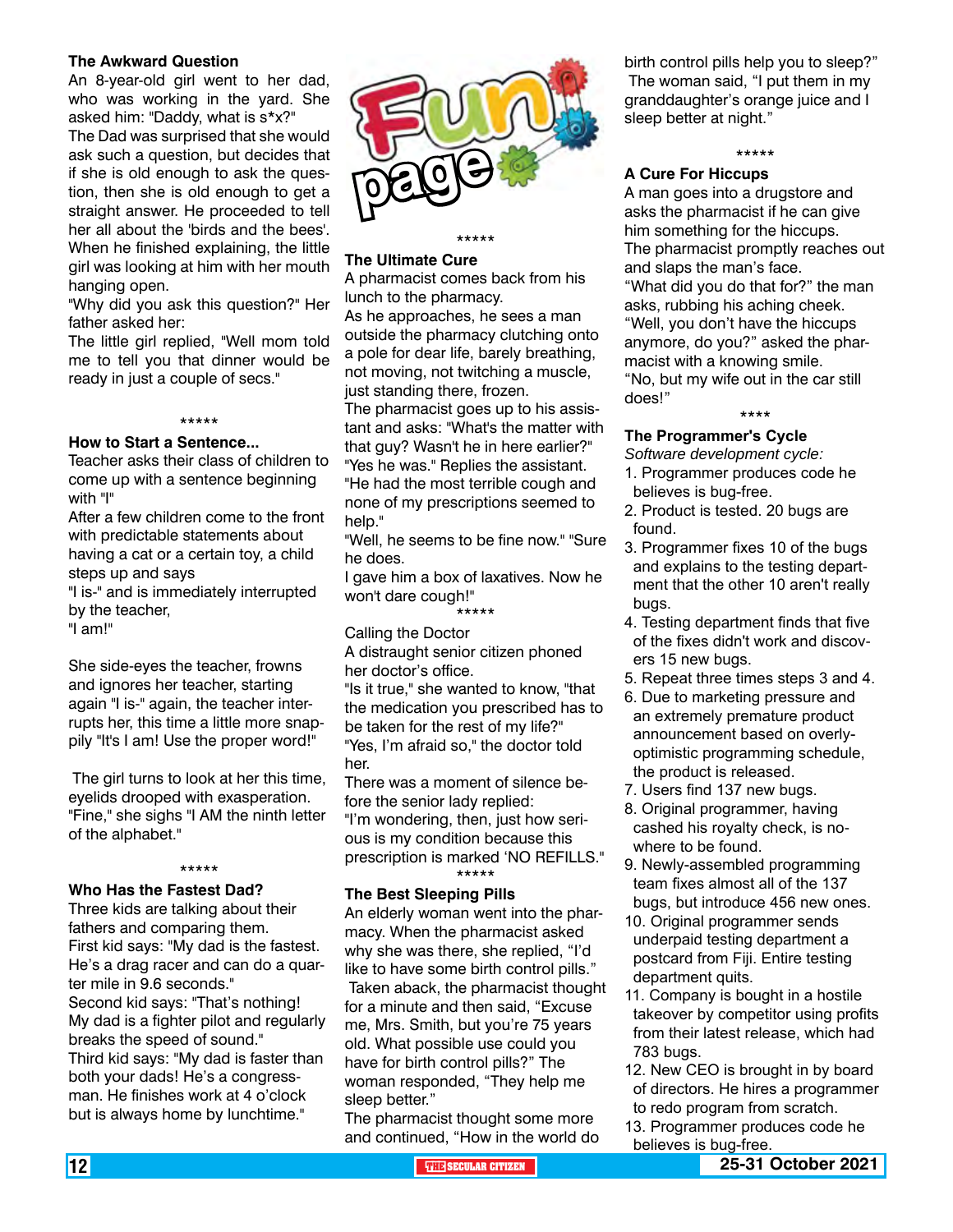### **You are Worthy**

Even if your skin is not flawless Even if your stomach is not flat Even if you do not fit into that little black dress Even if you do not get a promotion Even if you do not earn a six-figure salary Even if you are not able to cook a meal Even if you fail miserably at driving a vehicle Even if you are not able to find the right partner Even if there is none to call you a mom Even if the weight on the scale keeps rising Even if that little hair on your head is falling Even if you do not have a house of your own Even if all your business ideas are failing Even if the balance in your bank account is steadily falling Even if you find no friends to call your own Even if people do not turn to look at you when you enter Even if people do not turn to bid adieu when you walk out Even if you have 200 followers on Instagram Even if all your posts garner only ten likes. Even if you do innumerable mistakes. You are still worthy Your worth is defined by the one who created you. You will always remain worthy.



### **Here's a recipe to make a healthy beverage that controls cholesterol**



#### **Ingredients:** 2 cups of apple 1 small cinnamon stick

- 1 cup curd
- 1/2 cup of cooking rolled oats 2 tsp of honey
- ¼ tsp vanilla essence



#### **Method:**

Combine all the ingredients in a mixer and blend until it becomes a smooth paste.

*Serve immediately.*

### **Royal Christian Family**

# **Try our 'Gold Super Success' service**

### **Register at Royal Christian Family and opt for 'Gold Super Success' service.**

**Leave your worries of finding Good Proposals to us. We take the responsibility. Our 'Gold Super Success' service works for the best result.**

*For more details contact : 9820485389*

### **Royal Christian Family**

99, Perin Nariman Street, Fort, Mumbai 400001 Tel.: +91 9820485389 / 9820473103 Email: royalchristianfamily@gmail.com Website: https://www.royalchristianfamily.com

**25-31 October 2021 THE SECULAR CITIZEN** 13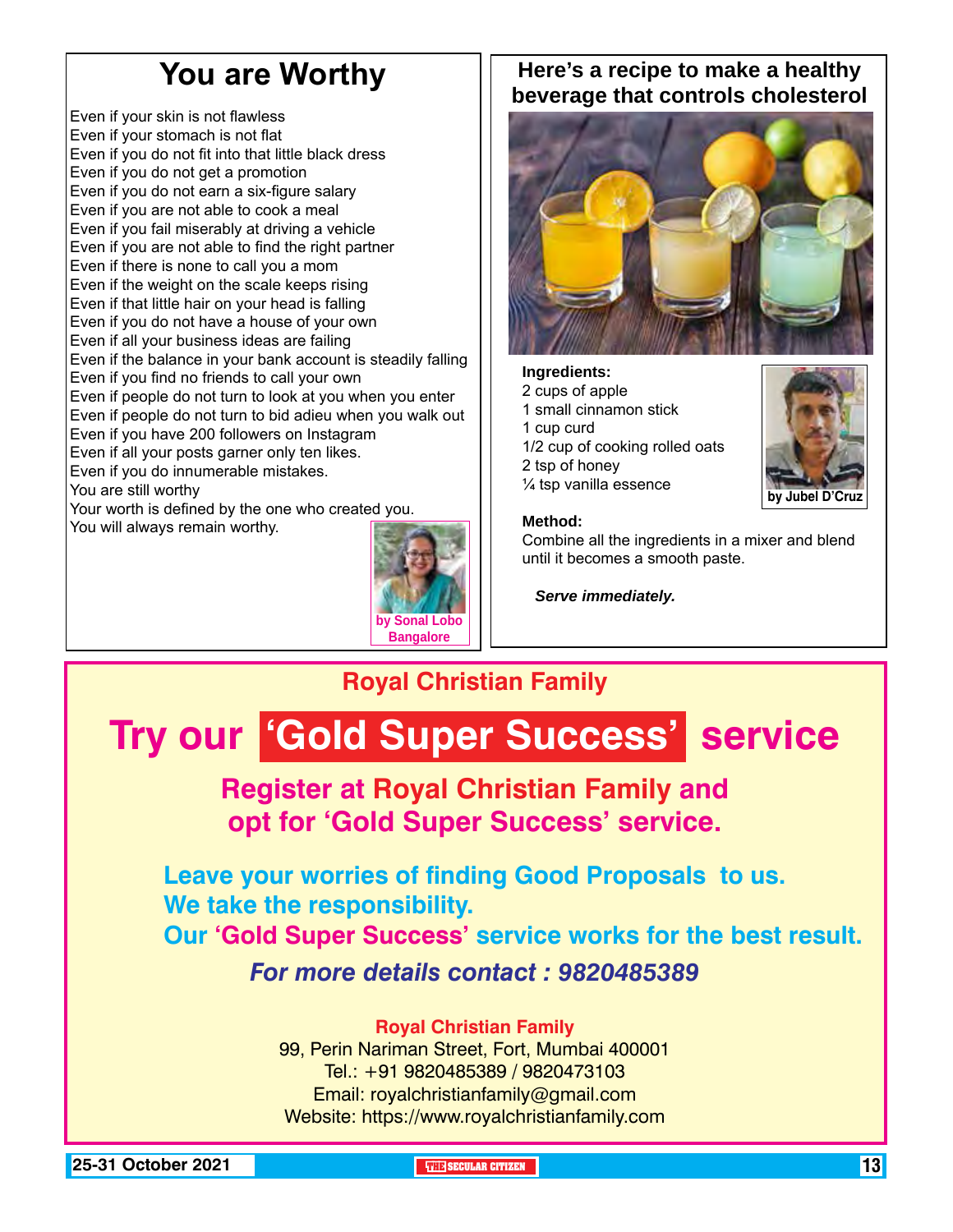## **Konkani Catholics originally GSBs**

#### **DNA Proof.**

Indian media recently highlighted research at 'Centre for Cellular and Molecular Biology' (CCMB) Hyderabad and published evidence of DNAs of Konkani Catholics and related folk match Gaud Saraswat Brahmins (GSBs) and they originate from a common Saraswat stock. The published research paper titled "ORIGINAL INVESTIGATION - Dissecting the genetic history of the Roman

Catholic populations of West Coast India." Historians and tradition have always maintained this fact, but it had no scientific support proof so far. The well known Mumbai historian and au-

thor Dr.Kranti Kiran Farias nee' Alvares, pioneered the research and was supported by CCMB scientific teams. Going further Dr Kranti Kiran Farias, is exploring links that these communities are an

'ethno' group linked to 'Lost *by Ivan Saldanha- p*ublished in 1999; it is a great-Tribes of Israel' and research studies are underway. Dr.

Farias has been out of the country and delayed by the pandemic. Ancient tradition spells out that 12 tribes were part of the northern kingdom of Israel, 10 of these became known as "lost tribes of Israel '' still a mystery. Secular Citizen , had covered this aspect and the visits, lectures and DNA collection.

 'Dissecting the genetic history of the Roman Catholic populations of West Coast India', the study was conducted by scientists from the CSIR-Centre for Cellular and Molecular Biology (CCMB), Hyderabad, Birbal Sahni Institute of Palaeosciences (BSIP) in Lucknow, Mangalore University, Canadian Institute for Jewish Research and Institute of Advanced Materials, Sweden. According to authors of the paper, prompted by Dr Farias,Dr.K Thangaraj project Director CCMB, Dr.Niraj Rai, Dr.Anshuman Mishra, and assistant Mr.Satya Prakash, was published in Human Genetics on Au-



gust 23, 2021; Roman Catholics from three different locations of the West Coast of India—Goa, Kumta and Mangalore were taken for DNA study since 2017.

> Dr.Kranti Kiran Farias : Mumbai based, Dr. Kranti Kiran Farias is a former President of The Church History Association of India. Her doctoral work, entitled "The Christian Impact in South Kanara" was

**Shet** ly valued general History of

South Kanara. She has published several articles and papers on Indian Nationalism, Indian Christians and Indian Jewish communities in India, Israel and Canada. It may be noted she is the daughter of Cyprian and Alice Alvares of Bombay (Mumbai) and were active in the Indian freedom struggle (It is the reason she has the name 'Kranti' meaning - revolution) hopefully let us look forward that her parents and her self be given recognition in the celebrations of the 75th Indian Independence day 2022. Responding to the call of Civil disobedience movement 1942 - the Quit India movement' against British rule, the Alvares couple were detained in jails, as freedom fighters their lives have been worthwhile. Dr. Kranti was Principal of St. Aloysius Gonzaga High School and Modern Indian School in Mumbai. She lectured at the St. Xavier's College and R. D. National College in History and Political Science and was also a Lecturer-Teacher Educator at the Rizvi College of Education, all in Mumbai.

Konkani Christians : Konkani speaking communities are well represented in Maharashtra for centuries and so too along the West Coast history confirms are Aryan descent in a Dravidian land and their disbursement from the now unseen River Saraswati a tributary of the River Sind when it became non-existent centu-

ries ago. In the last five hundred years these Konkani speakers known to be Brahman Hindus have evolved into Muslims, Catholics and others. These descendants of ancient Goud Saraswat Brahmins (GSBs) today are spread all over the world intermingling with multi ethnic and linguistic societies. Dr. Farias is working on a book on cultural comparison of the Indian Jewish and Indian Christian Communities. This will be an interesting exposé of two Semitic communities living in harmony in India, knowledgeable about their roots and proud of their heritage. The book is awaited with great expectations. Unfortunately Dr.Farias has been stuck overseas due to the extended Covid pandemic.

A complex project has been under way and one segment of it was to trace the earlier origins of the Konkani diaspora before their sojourn on the banks of river Saraswati. To set a bonafide direction twenty first century scientists and researchers have many new tools presently. The latest genetic and computational technologies to analyze patterns in DNA from samples taken from people on the South West Coast of India are some.

Dr.Kranti Kiran Farias reiterates : " I have been working on a hypothesis of Jewish ancestry in West Coast Catholics from Goa and Mangalore for many years and worked with the Centre for Cellular and Molecular Biology (CCMB) Hyderabad, to collect DNA

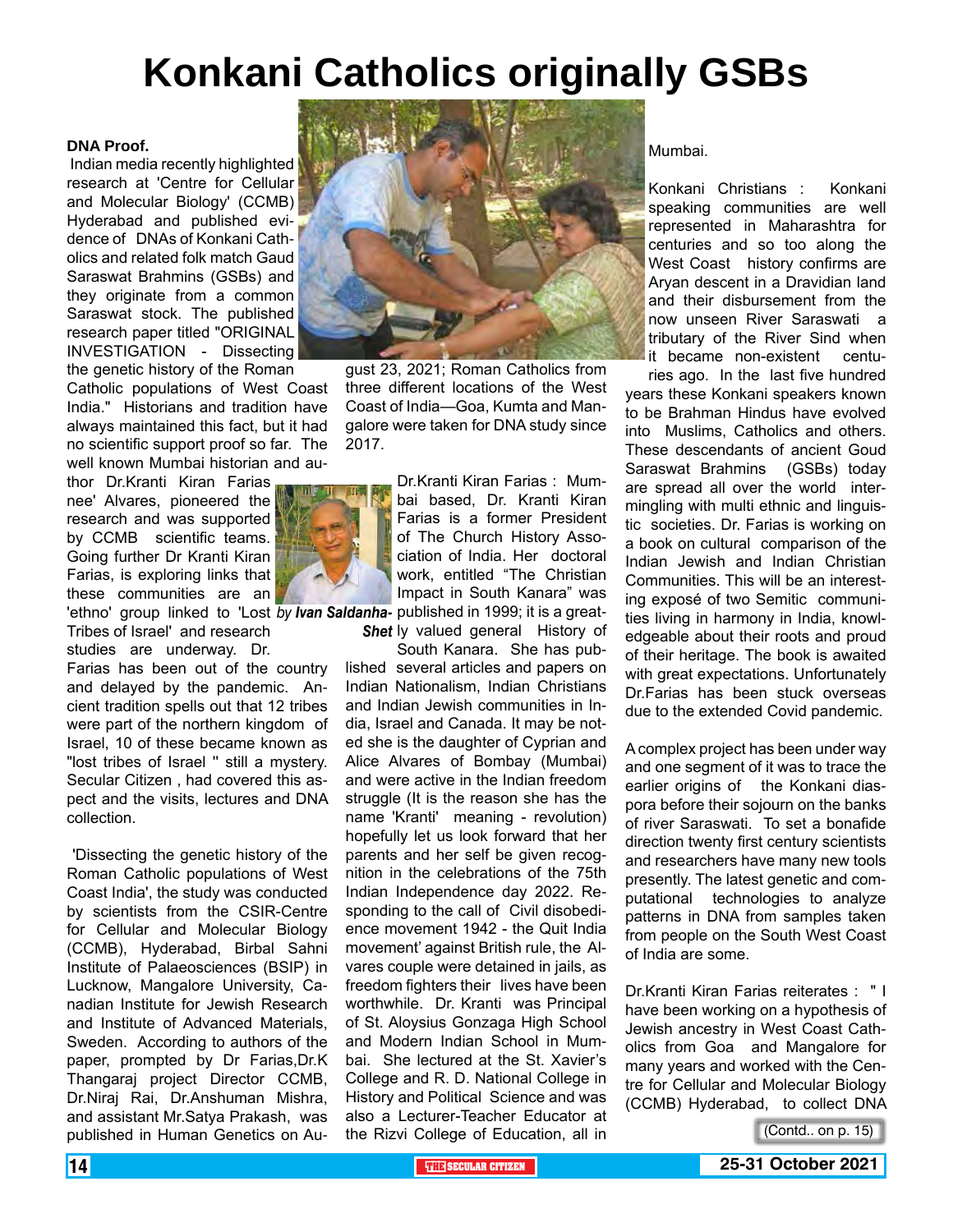samples in 2014 and 2017 from these places for the study and again both these cities and from Kumta in 2018 .

This was arranged at different venues and with people through friends and the Church, both Protestant and Catholic in Educational Institutions as St.Aloysius College; Karnataka Theological College; St.Joseph's Seminary and Roshini Nilaya, all in Mangalore We also collected samples at St. Ann's Friary and then went to historic Monte Mariano (Farangipete - East of Mangalore) before going to Goa and Kumta . I am happy to say that our paper "Dissecting the Genetic History of the Roman Catholic Populations of West Coast India" was just published under exclusive license to Springer-Verlag GmbH Germany.

One of the Paper presenters at the Conference was the Geneticist, Dr. Mini Kariappa teaching in Trivandrum , Kerala who presented a Paper on Syrian Christians ( Knayaya Christians ) and their affinity to Jews. I was so happy to listen to her presentation and about the Centre for Cellular and Molecular Biology (CCMB) and their work, that I rushed up to talk to her and share about my interest and work done so far ( since 2005) on the Indian Jews with my sincere request to have support for my hypothesis on the Jewishness of the Goa / Mangalore Catholics . Dr. Kariappa saw my passion for the subject, and as she had the CCMB's team present at the Conference. I was the first one to give my blood for DNA testing.

The results of my DNA test classified me under the 'West European' and Haplogroup U1. This was the start of a great and close relationship with CCMB. Over the next few months the CCMB team led by Dr. Niraj Rai and Dr. Anshuman Mishra and assisted by Satyaprakash worked closely with me to plan an extensive outreach, to collect samples from the West Coast of India. Dr. K . Thangaraj, Project Director, gave us the support we needed for the study. We at Mangalore, Kumta

hypothesis and proposed work and collected over 100 samples. At my request CCMB also shared the results of each DNA test and the high-level summary of the report with each CCMB participant commences their analysis ready with their findings in early 2021. In February 2021 the team and I wrote a final research paper, which saw publication in 2021.

I will be happier if and when we collect more conclusive evidence to support my search and research of our genetic connection with one or some of the "Lost Tribes of Israel" and not be satisfied with just our present conclusion of being Gaud Saraswat Brahmins (GSBs). I am happy to have associated with the C.I.J.R. for the research

## **Matrimonials**

**7259. USA :** Mangalorean Roman Catholic Spinster, (Born in August 1994), Ht. 5' 3", Wt.70 kgs, Wheatish Complexion, Edn. Graduate, working. Contact email : sevu.sequeira@gmail.com

**7243. NEW ZEALAND :** East Indian Roman Catholic Spinster, (Born in December 1996), Ht. 5' 8", Wt. 60 kgs, Fair Complexion, Edn. B.Sc., Nursing, Profession : Staff Nurse. Ready to settle in New Zealand. Contact email :

sales@nomaplastechind.in

**7258. MUMBAI :** Mangalorean Roman Catholic Spinster, (Born in September 1993), Ht. 5' 5", Wt.58 kgs, Wheatish Complexion, Edn. Post Graduate, Content Ptofessional in a reputed MNC and freelancing as a copywriter ad social media Professional. Contact email : forheralliance@gmail.com

**7244. MUMBAI :** Goan Roman Catholic Spinster, (Born in August 1992), Ht. 5' 4", Wt. 54 kgs, Edn. Chartered Accountant and M.Com., Employed in one of the Top reputed companies in Mumbai. Well cultured and good family background. Only Child. Contact email : fionadesouza18@gmail.com

**7065. MUMBAI :** Mangalorean Roman Catholic Spinster, (Born in December 1989), Ht. 5' 7", Wt.69 kgs, Fair Complexion, Edn. M.Sc., & Dip. in Clinical Research, working as Business Process Lead in TCS. Contact email : mendonca\_luke@yahoo.co.in

**7240. PUNE :** East Indian Roman Catho-

(Contd.. from p. 14) **and Goa, held presentations on our** just concluded and to associate with it for the proposed next one, on Jewish roots of the Catholics of Mangalore and Goa. "

> In the light of Dr.Kranti Kiran Farias' reiteration above and the current status, it is definitely a worthy direction of the research and study that Dr.Kranti Kiran Farias conceptualised and moved forward to start with in this regard leading and holding a place in the forefront of the efforts. While lauding her work, the Kanara Community along with all concerned looks forward to the further results of the vital research on this matter of interest.

> > *-Compiled : Ivan Saldanha-Shet. - With : Dr.Kranti Kiran Farias and sources*.

lic Spinster, (Born in October 1987), Ht. 5' 7", Wt. 65 kgs, Very Fair Complexion, Edn. MBA, working as a Finance Executive. Contact email : angelina0134@gmail.com

**7234. MANGALORE :** Mangalorean Roman Catholic Spinster, (Born in November 1993), Ht. 5' 4", Wt. 60 kgs, Fair Complexion, Edn. MBBS, MD (ongoing), Doctor by profession. Contact email : samaddy2013@gmail.com

**7230. MUMBAI :** Silm, Smart, Beautiful Roman Catholic Spinster, (Born in August 1995), Ht. 5' 7", Wt. 50 kgs, Fair Complexion, Edn. B.Com., working in Pharmaceutical Company. Contact email : alex1947@rediffmail.com

**7066. MUMBAI :** Mangalorean Roman Catholic Spinster, (Born in June 1987), Ht. 5' 4", Wt. 78 kgs, Fair Complexion, Edn. B.E., (EXTC) M.S. (International Business Management), working as a Consulting Manager. Contact email : l2018anselm@yahoo.com

**7214. MUMBAI :** Goan Roman Catholic Spinster, (Born in October 1986), Ht. 5' 4", Wt. 52 kgs, Fair Complexion, Edn. CA CFA Ms Finance M.Com., working as a Senior Manager. Contact email : frfernandes020@gmail.com

**7210. AURANGABAD :** Mangalorean Roman Catholic Spinster, (Born in January 1994), Ht. 5' 5", Wt. 50 kgs, Fair Complexion, good looking, beautiful, Coming from business family, Edn. Chartered Accountant, C.A. by Profession. Contact email : putturaurangabad@gmail.com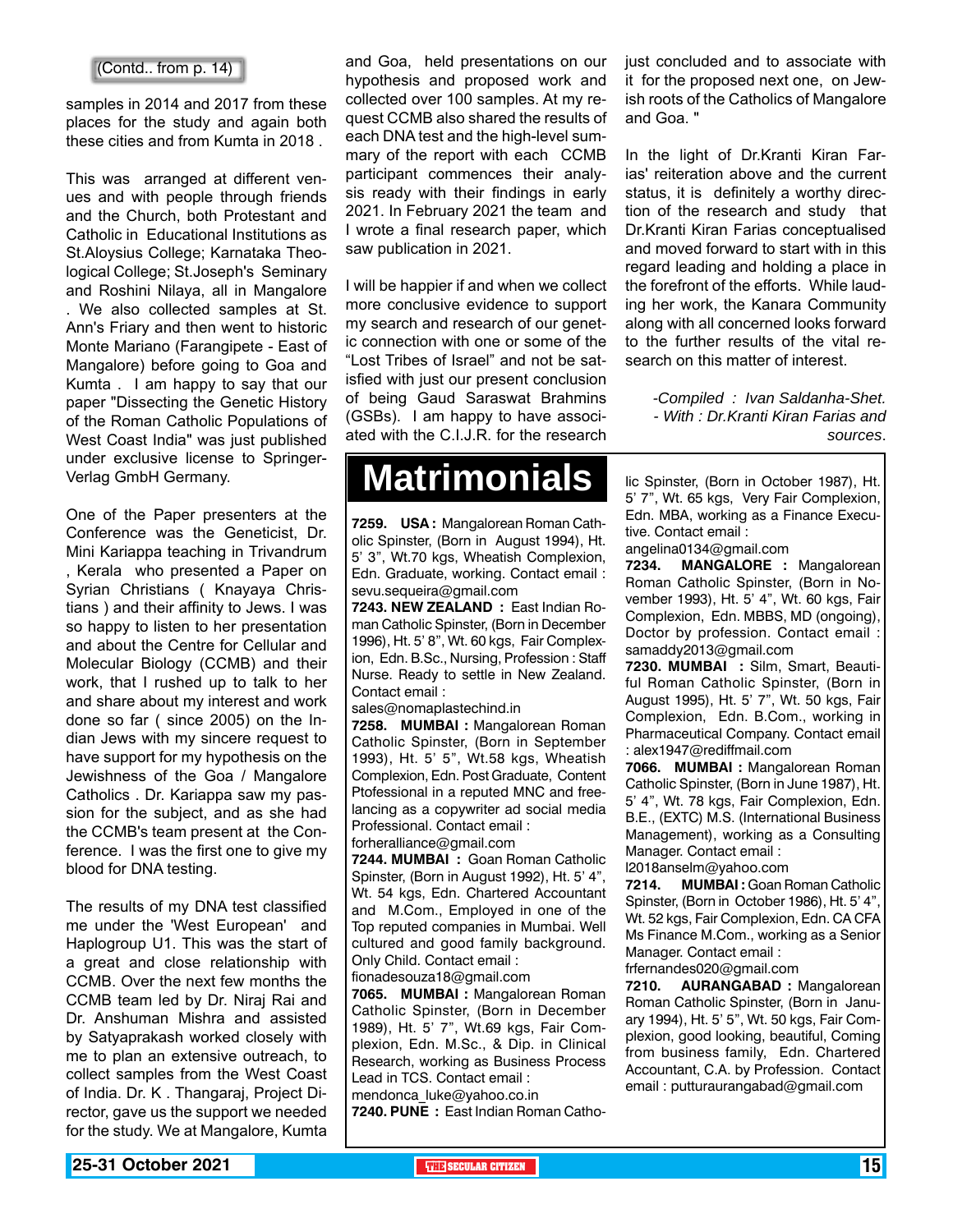## **Royal Christian Family MATRIMONIALS - GROOMS**

**7097. MUMBAI :** Mangalorean Roman Catholic Bachelor, (Born in October 1991), Ht. 5' 11", Wt. 97 kgs, WheatishComplexion, Edn. B.Com., working as Sr. Account Recievable in private company. Contact email : dsouzadonald11@gmail.com

**6585. MUMBAI :** Mumbai born and broughtup Roman Catholic Bachelor, Handsome, (Born in June 1988), Ht. 5' 7", Wt. 78 kgs, Wheatish Complexion, Edn. EXTC Engineering, working as a Networking Engineer. Having own accommodation. Contact email : 18.elaine@gmail.com

**6713 MUMBAI :** Mangalorean RC Bachelor, (Born in September 1989), Ht. 5' 6", Wt. 67 kgs, Wheatish Complexion, Edn. B.E. (Extc) working as a Sales Engineer. Contact email : coelho.helen@yahoo.co.in

**7185. MUMBAI :** Goan Roman Catholic Bachelor, (Born in October 1984) Ht. 5' 10", Wt. 72 kgs, Wheatish Complexion,Edn. B.Com., working for Bank. Contact email : shaun.neo00.outlook.com

**6664 MUMBAI :** Mangalorean R.C. Bachelor (Born in December 1982) Ht. 5' 3", Wt. 68 kgs, Fair Complexion, Edn. B.Com., A.C.A., LLB., C.A. by Profession. Contact email: saldanha ryan@yahoo.com OR 9820670158.

**7047. MUMBAI :** Goan Roman Catholic Bachaelor, (Born in November 1982), Ht. 5' 5", Wt. 65 kgs, Wheatish Complexion, Edn. B.Com., C.S. in Process, having family business. Contact email : mail.soj@gmail.com

**7226. CANADA :** Canadian Citizen Mangalorean Roman Catholic Bachelor, (Born in August 1990), Ht. 5' 4",

### **Important Notice**

Telephone no. of candidate will be printed only with the consent of members. For Tel. Nos. Please contact: +91- 9820473103 / 9820485389 or Email : royalchristianfamily@gmail.com

Wt. 59 kgs, Fair Complexion, Edn. M.Sc., in Environmental Science and in Energy Management postgraduate degrees from the University of Toronto. Working for a reputed company as Energy Management Analyst in Totonto. Contact email :

francisper@gmail.com

**7112. MUMBAI :** Converted Roman Catholic Bachelor, (Born in October 1970), Ht. 5' 7", Wt.80 kgs, Fair Complexion, Edn. B.Com., & Masters in International Journalism (UK). Looking for a bride below the age of 42 years (below 40 - 42 years) who is willing to raise a family. Contact by email : decemberwedding08@yahoo.com

**7052. MUMBAI :** Mangalorean Roman Catholic Bachelor, (Born in June 1977), Ht. 5' 6", Wt. 72 kgs, Wheatish Complexion, Edn. B.A., Retail Management, working as a General Manager. Contact email :

albert.pinto2006@gmail.com

**6250. MUMBAI :** East Indian Roman Catholic Bachelor, (Born in January 1974), Ht.5' 8", Wt. 76 kgs, Wheatish Complexion, Edn. B.A., working as a Manager. Contact email :

cardoz.clint@gmail.com OR 9833563182

**7225. MUMBAI :** Goan Roman Catholic Bachelor, (Born in July 1994), Ht. 5' 7", Wt. 70 kgs, Fair Complexion, Edn. INFT, Profession : Database Developer. Contact email :

allan.jones.137@gmail.com

**7257. MUMBAI :** Roman Catholic Bachelor, (Born in September 1991), Ht. 5' 11", Wt. 74 kgs, Wheatish Complexion, Edn. PGDM Marketing, Occuptation :Marketing Professional. Contact email :

craig\_v@hotmail.com

**7249. MUMBAI :** Mangalorean Ro-

#### To Place Your Matrimonial Advertisement Call: +91 - 9820485389 or 9820473103

Check your email at least once a week. Members are requested to inform us when they are settled, so that publication of their details can be discontinued.

man Catholic Divorcee, (Born in November 1956), Ht. 5' 7", Wt. 75 kgs, Wheatish Complexion, Edn. S.Y.B.A., Retired and well settled. Contact Mob.: 9221792354 or Email : collinmonteiro58@yahoo.com

**7218. MUMBAI :** Goan Roman Catholic Bachelor, (Born in November 1988), Ht. 5' 9", Wt. 68 kgs, Wheatish Complexion, Edn. B.Sc., Aviation, working as a Commercial Pilot. 1st Officer. Contact email : dcostajess@gmail.com

**6841 MuMBAI :** Anglo Indian / Keralite Roman Catholic Bachelor, (Born in May 1991), Ht. 170 cms, Wt. 78 kgs, Fair Complexion, Edn. M.Com., working as a Sales Executive. Contact email : mrsannieroy@yahoo.co.in

**7237. MUMBAI :** Mangalorean Roman Catholic Bachelor, (Born in July 1990), Ht. 5' 8", Wt. 70 kgs, Wheatish Complexion, Edn. M. Eng., MBA., PGDM., working as an Asst. Engg. Manager. Contact email :

dannypinto@gmail.com

**7049. CANADA :** Goan Roman Catholic Bachelor, (Born in June 1986), Ht. 5' 11", Wt. 85 kgs, Wheatish Complexion, Edn. BE (Computer), working in CANADA in a Non IT Field Seeks a working girl in Canada and holding a PR Visa. Contact email : anniedrz@gmail.com

**7196. MUMBAI :** Mangalorean Roman Catholic Bachelor (Born in March 1981), Ht. 6', Wt. 80 kgs, Wheatish Complexion, Edn. B.Com., HR Professional. Contact email : denstun@hotmail.com

**7227. MUMBAI :** Goan Roman Catholic Bachelor, (Born in August 1990), Ht. 5' 10", Wt. 73 kgs, Wheatish Complexion, Edn. B.Com., working as a Senior HR. Contact email : baptistadarryl@yahoo.in

**If not settled within a year, renew your membership atleast two months in advance to continue the service uninterrupted.**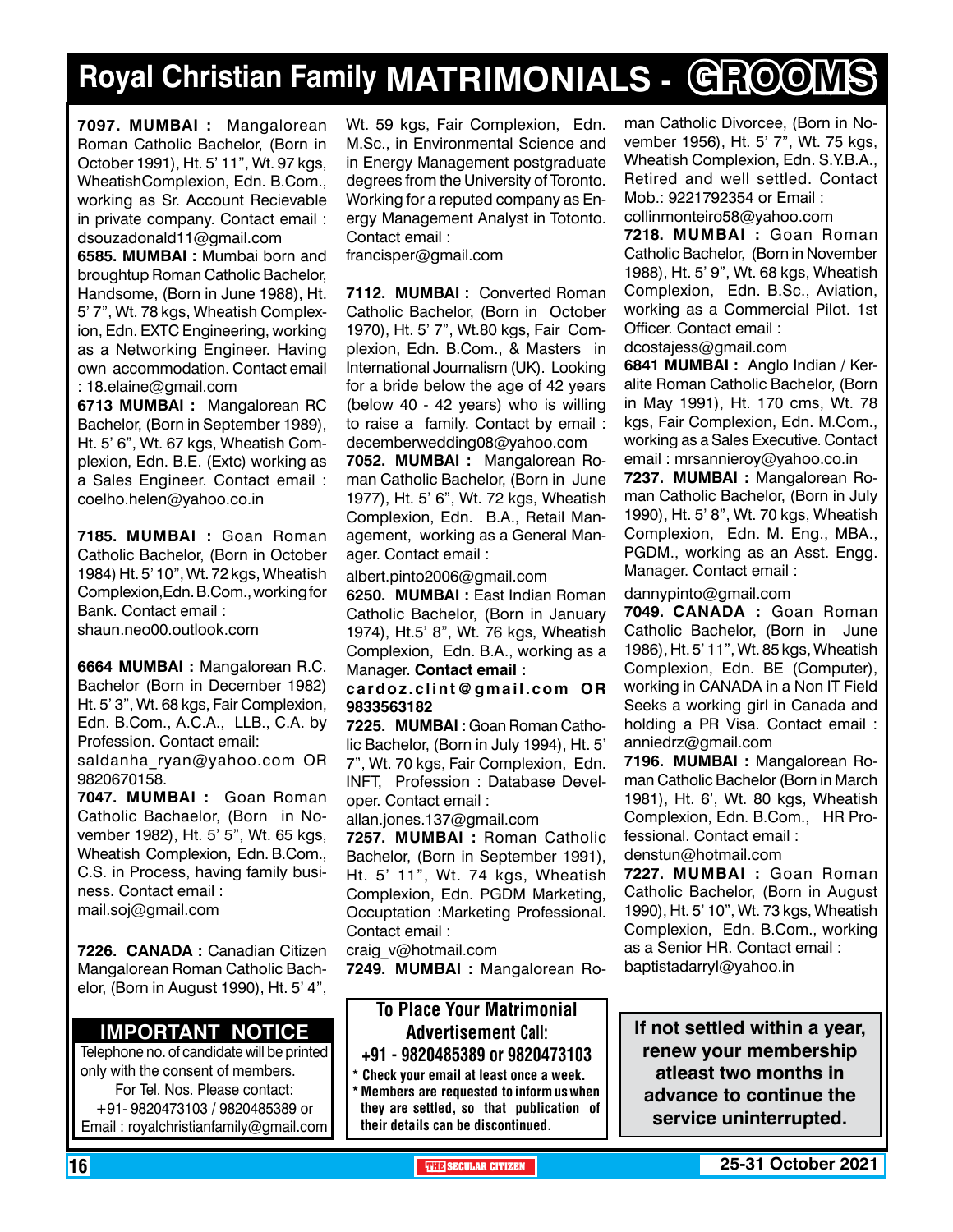## **Royal Christian Family MATRIMONIALS - BRIDES**

**7262. MUMBAI :** Mangalorean Roman Catholic Spinster, (Born in November 1993), Ht. 5' 5", Wt.55 kgs, Fair Complexion, Edn. BA., BL/LLB, Profession : Air Hostess with SQ. Contact email :

suzannedsouza@rediffmail.com

**7260. POONA :** Goan Roman Catholic Divorcee having one child. (Born in May 1975), Ht. 5' 5", Wt.56 kgs, Wheatish Complexion, Edn. MA, working as a Librarian in reputed school in Poona. Contact email :

hazelnaronha816@gmail.com

**7261. bangaluru :** Mangalorean Roman Catholic Spinster, (Born in June 1992), Ht. 5' 4", Wt.53 kgs, Wheatish Complexion, Edn. MD., MS., MD Pathology completing in May 2022. Contact email :

melpinto59@gmail.com

**7145 MUMBAI :** East Indian Roman Catholic Spinster, (Born in December 1992), Ht. 5' 1", Wt. 50 kgs, Fair Complexion, Edn. M.Sc., Lecturer by profession. Contact email :

andrea210358@gmail.com

**7109 MUMBAI :** Mangalorean Roman Catholic Spinster, (Born in June 1986), Ht. 5' 6", Wt. 58 kgs, Wheatish Complexion, Edn. MBA, working as a Associate Consulant. Contact email : helendsz27@gmail.com

**7117. MUMBAI :** Goan Roman Catholic Spinster, (Born in May 1991), Ht. 5' 7", Wt. 65 kgs, Wheatish Complexion, Edn. M.A. in English Literature, Teacher by profession. Contact email : examiner2019@gmail.com

**7246. CANADA :** Mangalorean Roman Catholic Spinster, (Born in December 1991), Ht. 5' 1", Wt. 71 kgs, Fair Complexion, Edn. Masters in Global Business Management, working as a Social Media Co-ordinator. Contact email :

francispinto15@yahoo.com

**7115. MUMBAI :** Roman Catholic Spinster, (Born in October 1989), Ht. 5', Wt. 50 kgs, Wheatish Complexion,

**Royal Christian Family Helps In Choosing The Right Life-Partner Serving Since 41 Years** smart and good lookingt, Edn. VIth Std., Non working, homely. Contact Mob: 7021135272

**7111. MUMBAI :** Mangalorean Roman Catholic Spinster, (Born in November 1993), Ht. 5', Wt. 47 kgs, Fair Complexion, Edn. BMS., working with an MNC. Contact email :

owena.dsouza@gmail.com

**7108. MUMBAI :** East Indian Roman Catholic Spinster, (Born in December 1990), Ht. 5' 3", Wt. 58 kgs, Fair Complexion, Edn. B.Sc. (Aviation), Ae SI (Part), AME (Aircraft Maintenance Engineer), working as a Aircraft Maintenance Engineer. Contact email : lucyann.alvares@yahoo.com

**7105. MUMBAI :** Mangalorean Roman Catholic Spinster, (Born in November 1991), Ht. 5' 5", Wt. 62 kgs, Wheatish Complexion, Edn. M.Sc., Microbiology, (Pursuing Ph.D.,) Assistant Professor. Contact email : 1991divine@gmail.com

**7107. MUMBAI :** Tamilian Roman Catholic Spinster, (Born in September 1990), Ht. 5' 2", Wt. 50 kgs, Wheatish Brown Complexion, Edn. M.Com., working as a Commercial Executive. Contact No. 8108216595 email : jkanth74@gmail.com

**7103. MUMBAI :** Mangalorean Roman Catholic Divorcee (Separated), (Born in October 1989), Ht. 5', Wt. 62 kgs, Wheatish Complexion, Edn. B.Com.,working as a HR. Contact email :

mail2tinafernandes@gmail.com

**7106. Ahmednagar :** Goan Roman Catholic Divorcee, (Born in January 1986), Ht. 5' 3", Fair Complexion, Edn. High School, Contact email : anthonyfernandes9850@gmail.com

**7094. MUMBAI :** Mangalorean Roman Catholic Spinster, (Born in June 1991), Ht. 5' 3", Wt. 52 kgs, Wheatish Complexion, M.Com., working as a Business Analyst. Contact email : roschelle256@gmail.com

#### **Important Notice**

Telephone no. of candidate will be printed only with the consent of members. For Tel. Nos. Please contact: +91- 9820473103 / 9820485389 or Email : royalchristianfamily@gmail.com

**7098. MIRAJ :** Protestant Spinster, (Born in November 1983), Ht. 5' 4", Wt. 52 kgs, Wheatish Complexion, Edn. Masters in Dental Science, Doctor by profession. Contact email

: dprebentisch@yahoo.com

**7092. MANGALORE :** Mangalorean Roman Catholic Spinster, (Born in January 1990), Ht. 5' 4", Wt. 56 kgs, Fair Complexion, Edn. MBA, working as a Talent Acquisition. Contact email

: vinishadesouza@gmail.com

**7095. MUMBAI :** Goan Roman Catholic Spinster, (Born in December 1992), Ht. 5' 3", Wt. 55 kgs, Wheatish Complexion, Edn. M.Com + Import Export Certificate Course, working as a Billing Assistant in Well known Hospital. Contact email :

perpetualdias7@gmail.com

**7091. MUMBAI :** Mangalorean Roman Catholic Spinster, (Born in March 1990), Ht. 5' 2", Wt. 44 kgs, Wheatish Complexion, Edn. MBA PGDM, working as an Assistant Manager Presales for a multinational firm. Contact email : priyaquadras@gmail.com

**7093. MUMBAI :** Gujarati Roman Catholic Spinster, (Born in July 1982), Ht. 5' 2", Wt. 50 kgs, Wheatish Complexion, Edn. B.Com., working for Private Bank. Contact email :

annie.waghela@gmail.com

**7090. QATAR :** Mangalorean RC Spinster, (Born in July 1988), Ht. 5' 3", Wt. 54 kgs, Wheatish Complexion, Edn. B.Com., worked for Bank in Mumbai, currently working as a H.R. in International School in Qatar. Con-

tact email : loretta6479@gmail.com

**Registered members can publish their ad in all the 50 issues in a year for Rs. 8000 only.**

If you wish to publish your matrimonial classified advertisement in all the 50 issues in a year, you can do so for an amount of Rs. 8000 only.

### To Place Your Matrimonial Advertisement Call:

- +91 9820485389 or 9820473103
- \* Check your email at least once a week. \* Members are requested to inform us when they are settled, so that publication of their details can be discontinued.

**25-31 October 2021 THE SECULAR CITIZEN** 17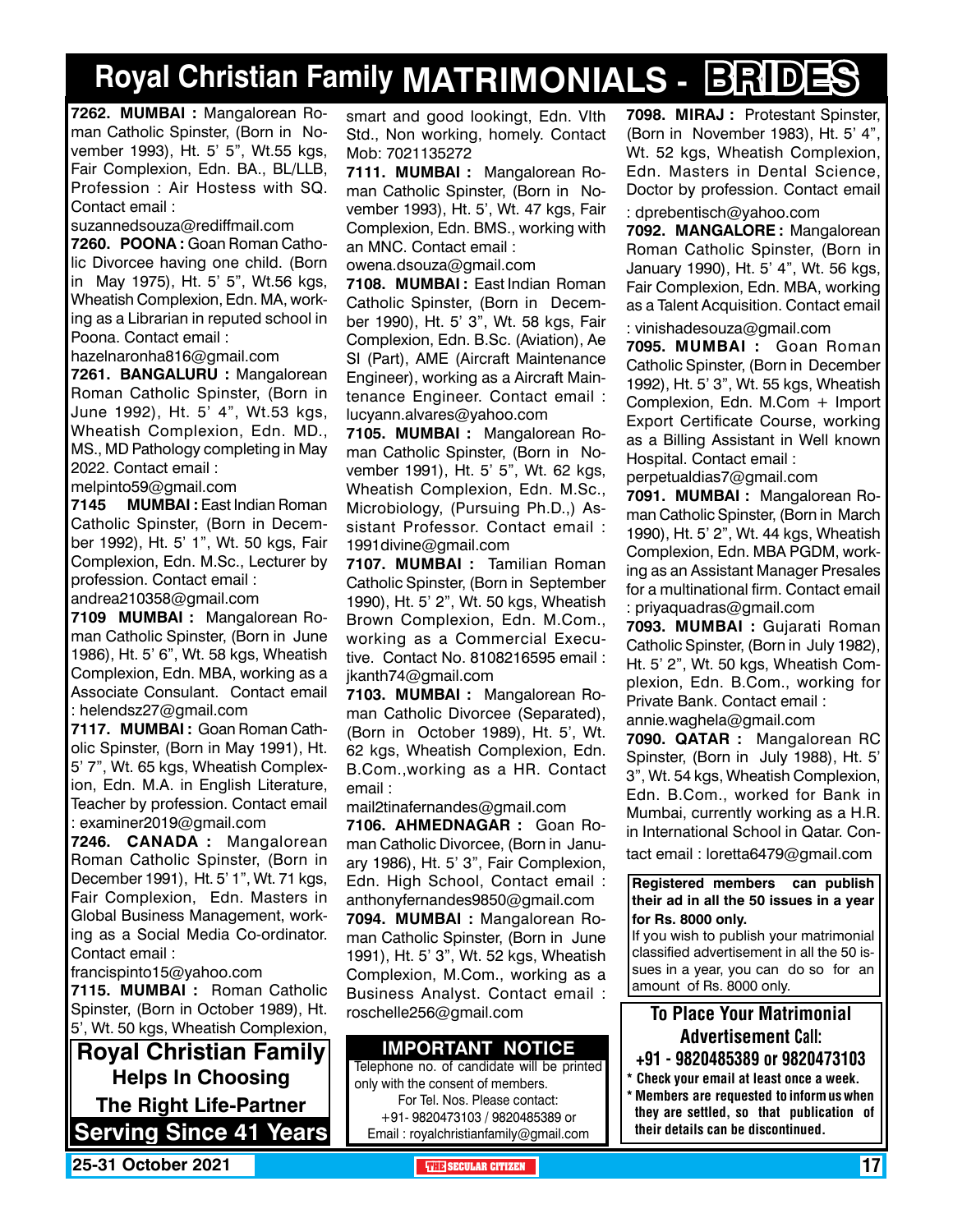## **Another Time, Another Place Short Story**

*"If I want him to remain until I come, is that any concern of yours?" Jn. 21: 22.*

The raging fury of the cyclonic storm<br>
lashed a bitter path upon the battered island, drowning the wicked, and sweeping the good to safety with an unseen arm into the mountain caves and upon safe ground miles away.

The apostle John was one among thousands who had been saved by

divine providence. John was still twenty-nine years old, having lived through two thousand and thirty-three years on earth.

The apostle could clearly re-

apostles saw a man around dawn standing on the beach. It was Jesus who had returned from the dead. John turned to Peter and said, "It is the Lord!"

Jesus called them to have a morning meal with him. This was the third time the Lord had appeared to them since his resurrection. After they had the bread and fish, Jesus spoke to them, and about the end of their lives. John, the youngest disciple was not mentioned in the Lord's conversation. Peter came forward wanting to know how John would meet his end.

The Lord turned around and said, "If I want him to remain until I come, is that any concern of yours?"

The years and the centuries had flown. John had always been transported from one country to another, after the passage of twenty-one years. He never aged, remained in good health and strength as he had been two-thousand and thirty-three years ago in Jerusalem.

In the Community cave at the rock altar, the apostle John led the people in prayer and meditation. Belief in Christ, he said, rescues man from death and

all the evil forces of nature, which saint Paul referred to as "the flesh". (Rom.7:5,14). John did a reading from the Bible and celebrated Holy Mass.

The early years of the 21st century had been designed to give mankind a time to change their unhappy ideas, greed and wicked ways. It was a chance for God's creatures to repent and appreciate the good life at their front-door.

And then, from Wuhan, China came an evil force of death and destruction

which would cover the face of the earth with a virus, the invisible enemy, without mercy, killing tens of millions. Never, in man's known history of the world was their ever a plague or famine worse than the Co-

call that day when the other **BY MELVYN BROWN** vid 19 virus.

After the cyclone had blown away, those chosen by divine fate, were now destined to build a new world.

The apostle John sat outside the Community Cave and worked to prepare his next Sunday homily. At that moment an angel of the Lord appeared before John.

"I bring you a message from my Master and your Master. At dawn tomorrow, you will go to the east of this mountain, and a woman will come out of the mist. Welcome her in the name of the Lord. The woman will say, 'I have been sent to be your companion and wife. Do you accept me? My name is Hannah.'

When the time came, John met the young woman and after she spoke to him as the angel said she would, John took her hand in his and looked up to heaven, saying: "Lord, your will is my command to obey. I take Hannah to be my wife and companion!"

The next morning a mysterious calm fell upon the whole land. Not a sound or the chirp of a bird was heard. Men, women and children came out of their cave homes and were witness to the end of time.

# **Matrimonials**

**7199. BANGALORE :** Mangalorean Roman Catholic Spinster, (Born in January 1990), Ht. 5' 2", Wt. 53 kgs, Fair Complexion, Edn. Master's in Mass Communications (NTU, Singapore) working as a Senior Manager of Corporate Communications in **SINGAPORE**. Contact email : mafern.2121@gmail.com

**7182. MUMBAI :** Mangalorean Roman Catholic Spinster, (Born in October 1992), Ht. 5' 4", Wt. 72 kgs, Wheatish Complexion, Edn. B.Com., C.A., working as Asst. Manager in TATA Company. Contact : email :

matrimonialp27@gmail.com

**7160. MUMBAI :** Mangalorean Roman Catholic Spinster, (Born in September 1988), Ht. 5' 7", Fair Complexion, Edn. BMS, working as a Senior Merchandiser in a Global Retail Company in Dubai. Contact email :

prislobo10@gmail.com

**7128. MUMBAI :** Affluent business family R.C. East Indian Spinster, (Born in 12-04-1988), Ht. 5' 2", very beautiful and pretty. Edn. MS General Surgeon, Doctor by profession. Contact email : drvd2019@gmail.com

**7126. U.S.A. :** Mangalorean Roman Catholic Spinster, (Born in January 1992) from Mumbai, Ht. 5' 7", Wt. 60 kgs, Fair Complexion, Edn. B.E. (Computers) from Mumbai, M.S. (Information Systems) from US. Possesses H1B visa and is working as a Technical Analyst with an MNC in USA. Contact email : wilfyjoy1315@gmail.com or call +91 98603 02527 / + 91 9970172527

**Please renew your subscription if expired. Mention your subscription no. while sending the renewal amount**



**Announcements, Notices, Prayers, Books, Ads., Etc. from English to Konkani** *( Kannanda, Romi Scripts) and*

> **Konkani to English** *Contact:* **9820485389**

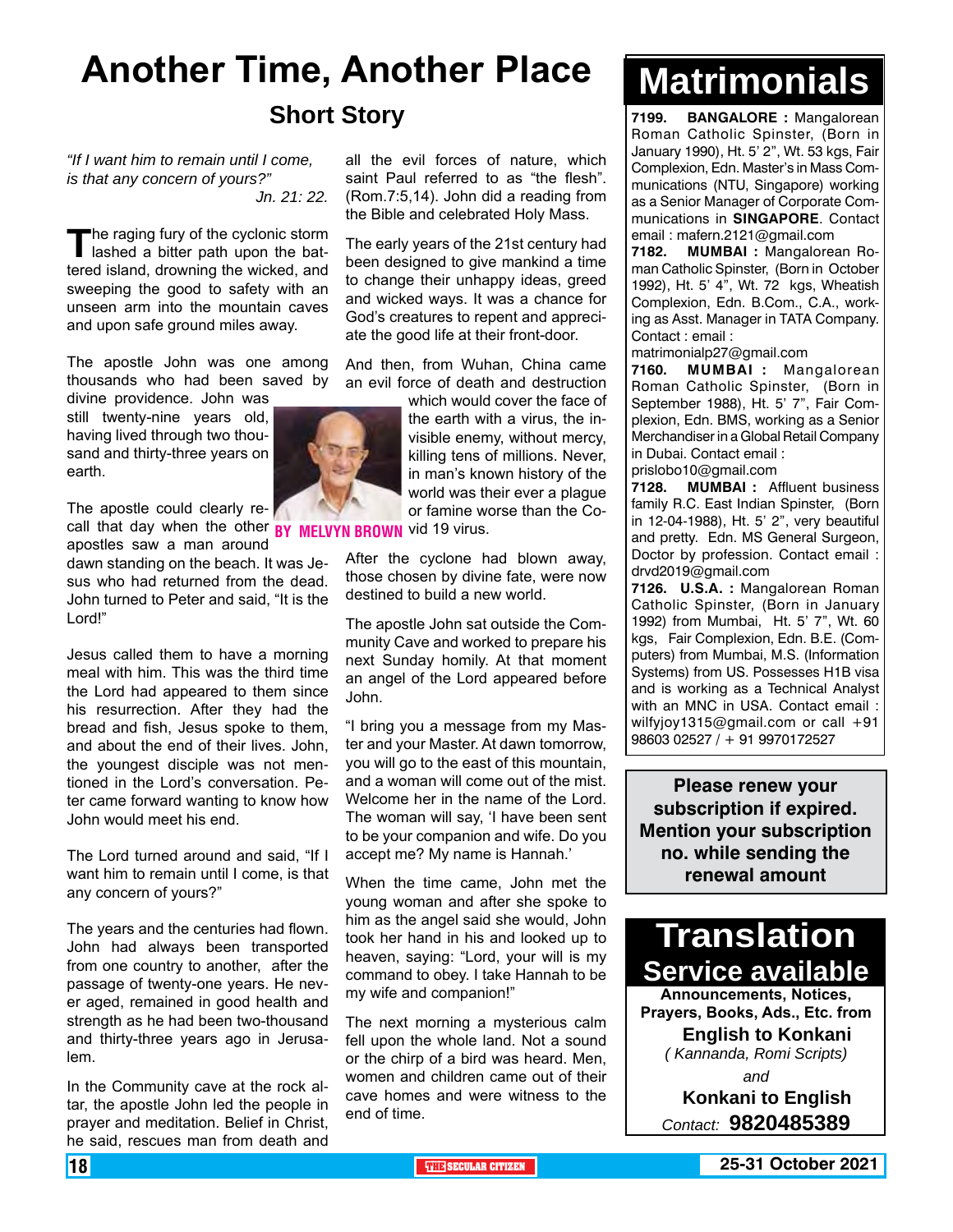## **Green Wealth In A Coconut Shell!**

*"Ultimately, the only wealth that can sustain any community, economy or nation is derived from the photosynthetic process – green plants growing on regenerating soil." – Allan Savory*

**O**ne sunny morning, a rare sight greeted the regular customers of Samer, a way-<br>side Tender-coconut seller near Libsight greeted the regular customers of Samer, a wayerty Udyan. What was unusual was that the pushcart had two sections,

one side displaying tendercoconuts for sale and the other, Tender-coconut shells sprouting saplings to be given away for free! Every customer that patronized Samer's stall was presented with a free sapling! "Hey! What's this!?! I mean – how come?" stuttered Rishabh who had noticed that Samer

and his push-cart had been missing for some two full days. The next thing Rishabh knew was that he was standing stunned as he listened to Samer's jaw-dropping narrative.

Samer said he was taken unawares when suddenly, as if from nowhere, swooped a municipal van on him and in a jiffy disappeared with the pushcart, coconuts et al, leaving him in tears. He had lost the very source of his income that enabled him to help his poor labourer-parents to feed their brood of four. Not knowing what to do, he squatted on the pavement with his head between his knees, weeping helplessly. Sister Mallika from the nearby convent who would occasionally stop by in the evenings to pick up a "kaula, paniwallah" for an old Sister way back at the convent, was on her way to the railway station for a train to her college at Grant Road. One glance at the hunched figure, and she instinctively knew what had happened and, more importantly, what she had to do. Gently tapping him on his shoulder, she said, *"Samer beta, chalo, utho! Aa jao mere saath."*

Abandoning her trip to college for the day, Sis-

ter Mallika briskly walked Samer to the convent. Promptly meeting Sister Superior and explaining the situation, she got the still weeping lad some

> breakfast and then got to work out a plan of action that included using her contacts with those associated with the municipality to somehow try and retrieve at least the pushcart for the boy. In the meanwhile she asked Samer if he'd like to potter around in the garden, helping to clear paths, water the plants, trim the hedges –

whatever he felt like doing. Wonder of wonders, the boy seemed to develop a smile on his face just going around the garden. Treating the lad to lunch

Keep Mosqueitos Away



later, the Sisters asked him whether he'd like to come regularly to work in the convent garden or would prefer selling Tender Coconuts as he was so used to doing. Samer was prompt to

opt for the latter but asked whether he could come until he was able to find a solution to his dilemma. That is when Sister Mallika had a brainwave! When leaving for home, he was given some packed food for his family to tide over the crisis.

The next morning, giving the boy a sack, Sister Mallika advised him to go and collect whatever empty tender-coconut shells he could find at his sale spot and bring them across, which he swiftly did. Then taking him to the little nursery at the rear of the garden she showed him the saplings and suggested that he try nestling some of those in the empty tender coconut shells with mud and manure

> and then, not sell them but to give them gratis to his customers. Samer was overjoyed at the suggestion but it suddenly dawned on him that he had no pushcart, and as he was about to express himself, there was the pushcart being dropped off at the convent gate by the municipal raiding van—complete with a licence-plate affixed to it! Sister Mallika's contacts had gone the extra mile to licitly return Samer's source of livelihood to him and to simultaneously reward Sister Mallika's initiative!

> > *\*A real life story, with names changed for reasons of privacy*





**For Orders: Call or WhatsApp: +91 - 9820485389 Email : secular@sezariworld.com**

**25-31 October 2021 THE SECULAR CITIZEN** 19